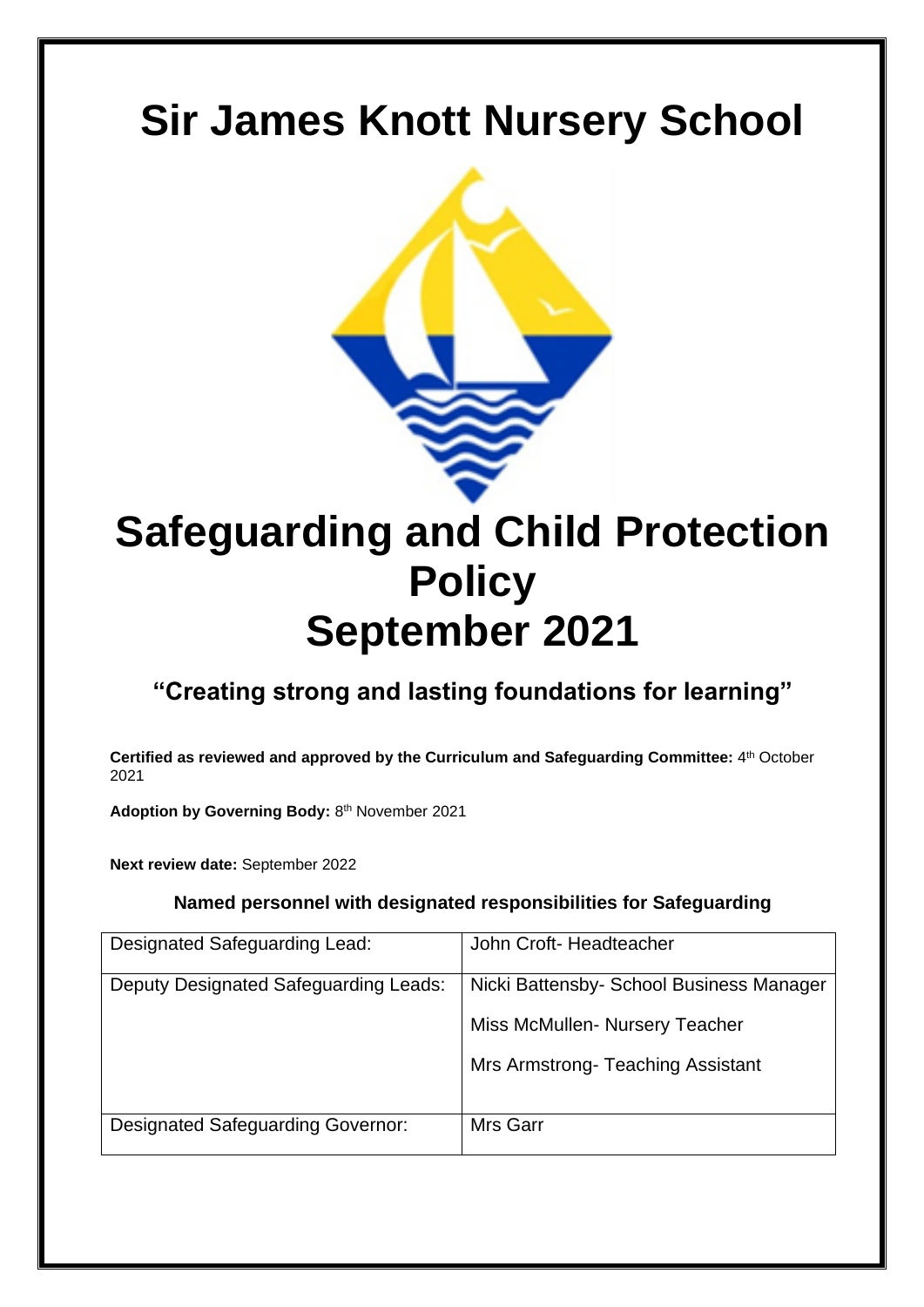# **Introduction**

At Sir James Knott Nursery School we recognise our moral and statutory responsibility to safeguard and promote the welfare of all children. We endeavour to provide a safe and welcoming environment where children are respected and valued, We will act quickly and follow our procedures to ensure children receive support and protection.

### **Our School Ethos**

At Sir James Knott Nursery School we believe that our setting should provide a caring, positive, safe and stimulating environment that promotes the spiritual, moral, social and cultural development of the individual child.

We recognise the importance of providing an environment within our setting that will help children feel safe and respected. We recognise the importance of enabling children to talk openly and to feel confident that they will be listened to.

We recognise that all adults within the educational establishment, including permanent and temporary staff, volunteers and Governors, have a full and active part to play in protecting our pupils from harm.

We will work with parents to build an understanding of the schools responsibilities to ensure the welfare of all children.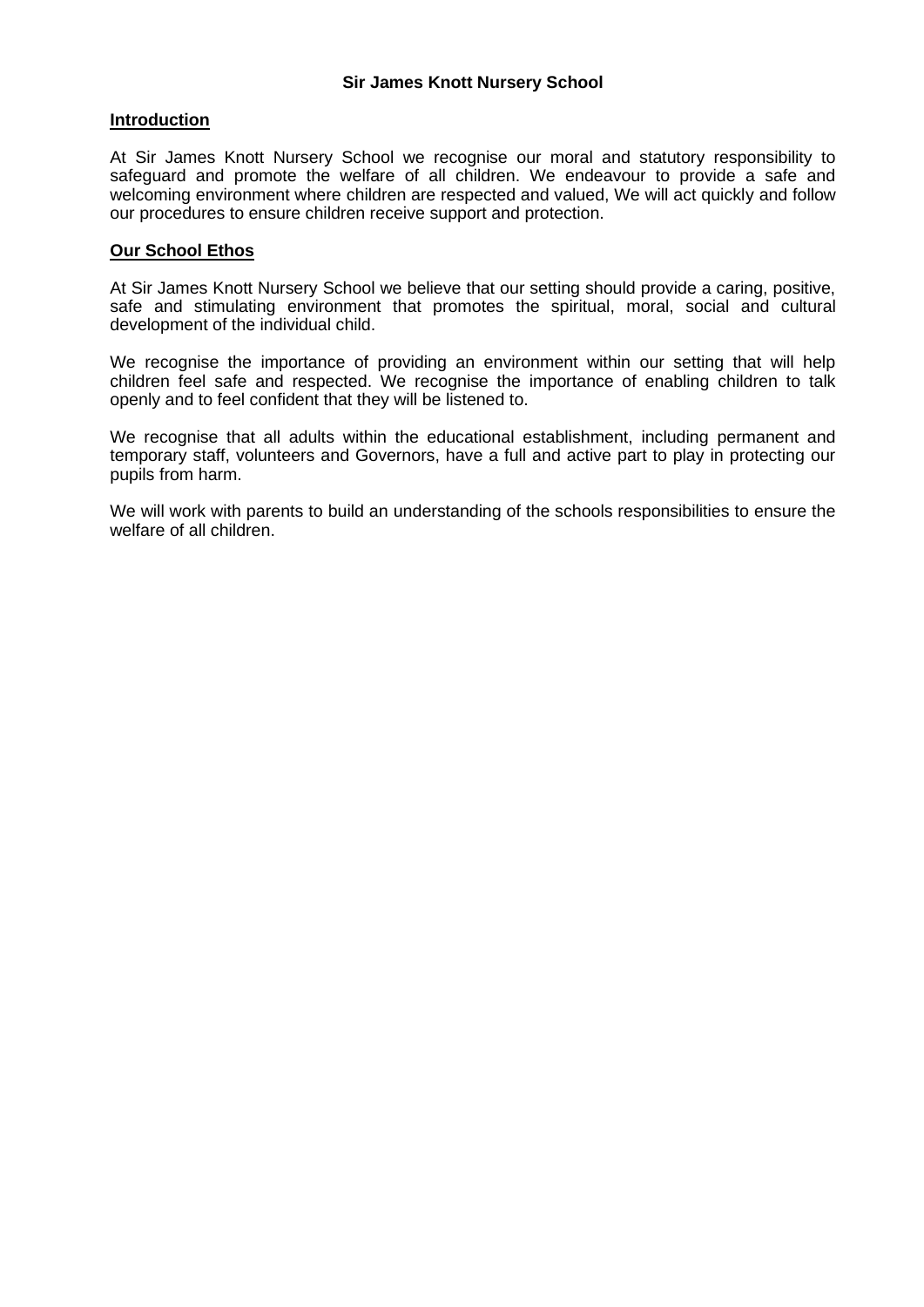- **ALL** is noted as meaning all staff, supply staff, agency workers and volunteers (including Governors).
- DSL-Designated Safeguarding Lead
- DDSL(s)-Deputy Safeguarding Lead(s).

### **SAFEGUARDING POLICY**

We define safeguarding as being broader than 'child protection'. Safeguarding in our school confirms what we do for all children, applies across the whole school, and is linked to our overall culture, ethos, and the principles we follow in school. Safeguarding in our school is child centred and ensures that at all times we work in the best interests of the child to ensure that school is a safe place for all of our children and young people to be.

We define Child Protection as what we do for children at risk of significant harm, or who have been significantly harmed and we have separate clear procedures which are understood by ALL, in place for this.

We define children and young people in our school as being children within the age ranges of 2 to 4 years, however we are aware that children include everyone under the age of 18.

As appropriate, to safeguard any young person who is over the age of 18 who continues to receive education in our school, we operate in accordance with local guidance and will report suspicions/allegations of abuse or neglect to the Adult Social Care Gateway Team on 0191 6432777.

We accept and expect ALL in school to understand that safeguarding is everyone's responsibility.

In school we act in the best interest of all children and ensure we take all reasonable steps to prevent them from harm. Having appropriate safeguards in place not only protects and promotes the welfare of children/young people, but also enhances the confidence of pupils, staff, volunteers, and parents/carers. Therefore, safeguarding arrangements should be considered in conjunction with the procedures outlined in Reference Document B.

# **LEGISLATION**

It is imperative that all Schools fully recognise the responsibility they have regarding arrangements for safeguarding and promoting the welfare of children. Those statutory responsibilities are noted within the following legislation:

Section 175 of the Education Act 2002 states.

- A local education authority shall make arrangements for ensuring the functions conferred on them in their capacity as a local education authority are exercised with a view to safeguarding and promoting the welfare of children.
- Schools and Further Education (FE) institutions should give effect to their duty to safeguarding and promote the welfare of their pupils.
- The Governing Bodyof a maintained school<sup>1</sup> shall make arrangements for ensuring that functions relating to the conduct of the school are exercised with a view to safeguarding and promoting the welfare of children who are pupils at the school.
- An authority or body shall have regard to any guidance given from time to time by the Secretary of State.

<sup>1</sup> Maintained school means a community, foundation or voluntary school, a community or foundation special school or a maintained nursery school. The Education Act 2002 does not specifically refer to Academies; however, this duty is equally placed onto Academies by subsequent updated legislation.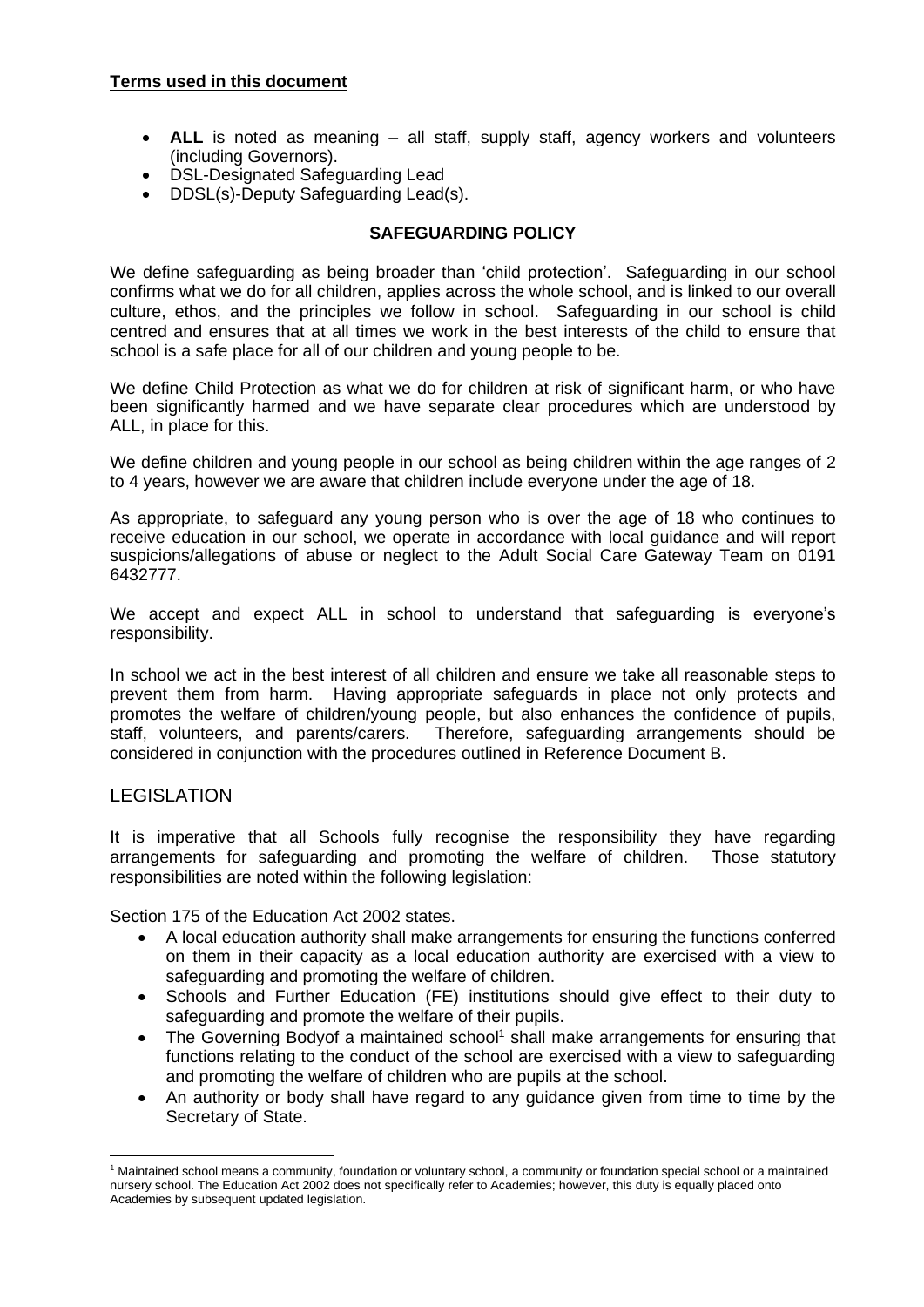This legislation makes child<sup>1</sup> protection responsibilities clear and places an obligation on schools to ensure that these responsibilities are met in full.

Safeguarding and promoting the welfare of children is defined in current **Working Together to Safeguard Children<sup>2</sup>** as:

- protecting children from maltreatment.
- preventing impairment of children's mental and physical health or development.
- ensuring that children are growing up in circumstances consistent with the provision of safe and effective care: and
- taking action to enable all children to have the best outcomes.

In addition, **Keeping Children Safe in Education 2021 <sup>3</sup>**outlines:

- *Safeguarding and promoting the welfare of children is everyone's responsibility.*
- *Schools and their staff are an important part of the wider safeguarding system for children.*
- *School staff are particularly important as they are in a position to identify concerns early, provide help for children, and prevent concerns from escalating.*
- *No single practitioner can have a full picture of a child's needs and circumstances. If children and families are to receive the right help at the right time, everyone who comes into contact with them has a role to play in identifying concerns, sharing information, and taking prompt action.*

### THE CHILD PROTECTION POLICY PRINCIPLES

Our child protection policy demonstrates our commitment to safeguard children from harm. The essential inclusions within our child protection policy are outlined below:

| Principles |   | the welfare of the child is paramount.                                                                                                                                                                                                                                                                                                                                                                     |
|------------|---|------------------------------------------------------------------------------------------------------------------------------------------------------------------------------------------------------------------------------------------------------------------------------------------------------------------------------------------------------------------------------------------------------------|
|            |   | we are clear on the principles, legislation and guidance that<br>underpin the policy.                                                                                                                                                                                                                                                                                                                      |
|            |   | we are clear that the policy applies to ALL working with or<br>supporting children within our school and ALL are clear on their<br>role and responsibilities.                                                                                                                                                                                                                                              |
|            |   | all concerns and allegations of abuse and exploitation<br>(including abuse and exploitation by peers) will be taken<br>seriously by governors, staff and volunteers and responded to<br>appropriately - this may require a referral to children's social<br>care Front Door service, the Designated Officer for the Local<br>Authority (referred to as LADO), the Police other agencies as<br>appropriate. |
|            |   | arrangements are in place for the policies and the supporting<br>procedures and updates to be reviewed regularly to ensure that<br>they reflect good/current practice.                                                                                                                                                                                                                                     |
|            | ٠ | links are made to all associated policies and procedures which<br>promote children's safety and welfare which includes but is not                                                                                                                                                                                                                                                                          |

 $1$  Child means a person under the age of eighteen.

<sup>2</sup> Working Together guidance 2018 referred to throughout this document as' the current Working Together' The 2020 updates are included in the version dated 2018.

<sup>&</sup>lt;sup>3</sup> Keeping Children Safe in Education (September 2021) referred to throughout this policy guidance as 'the current KCSE'.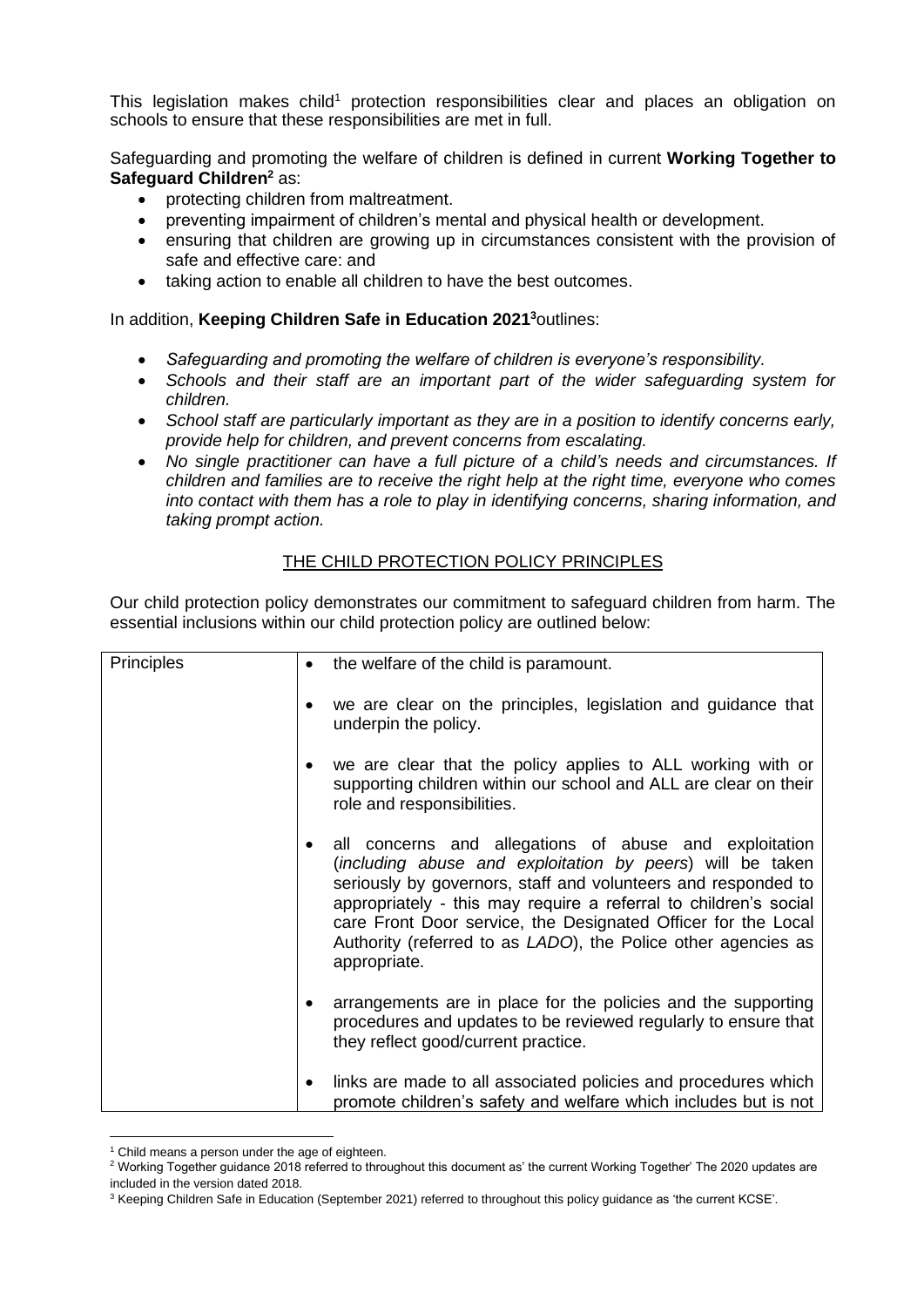|                                                      | limited to health and safety, anti-bullying, protection of children<br>online/online safety, mental health, peer to peer violence and<br>abuse, behaviour, and procedures for those with special<br>education needs and disabilities (SEND).                                                                                                                                                                                                                                                                                                                                                                                                            |
|------------------------------------------------------|---------------------------------------------------------------------------------------------------------------------------------------------------------------------------------------------------------------------------------------------------------------------------------------------------------------------------------------------------------------------------------------------------------------------------------------------------------------------------------------------------------------------------------------------------------------------------------------------------------------------------------------------------------|
| <b>Equality of Application</b>                       | no child or group of children must be treated any less<br>$\bullet$<br>favourably than others in being able to access education which<br>meets their particular needs.                                                                                                                                                                                                                                                                                                                                                                                                                                                                                  |
|                                                      | all children without exception have the right to protection from<br>$\bullet$<br>abuse regardless of gender, ethnicity, disability, sexuality, or<br>beliefs.                                                                                                                                                                                                                                                                                                                                                                                                                                                                                           |
| Up to Date                                           | our policy is reviewed, approved, and endorsed by the Governing<br>Bodyannually, when legislation changes or as and when<br>safeguarding arrangements or practice in school necessitates the<br>need for an additional review.                                                                                                                                                                                                                                                                                                                                                                                                                          |
| Coronavirus response<br>to Safeguarding in<br>School | in addition to having a child protection policy in place reflecting<br>business as usual, a coronavirus addendum that summaries key<br>coronavirus related changes should be in place alongside this<br>policy for the duration of any coronavirus restrictions.<br><b>This</b><br>addendum may become inactive, be re-instated or updated if<br>necessary, as Covid-19 restrictions change. Guidance on the<br>current North Tyneside safeguarding and child protection policy<br>Covid-19 addendum can be found at reference document C of this<br>policy guidance document. Schools should decide as and when<br>the addendum to the policy applies. |
| Recruitment                                          | we operate an effective safe recruitment, selection and vetting<br>procedure in accordance with Part Three of the current KCSE.                                                                                                                                                                                                                                                                                                                                                                                                                                                                                                                         |
| Communication                                        | children and parents/carers are informed of the policy and<br>procedures and a copy of placed on the school website. Paper<br>copies are available from the school office for those who cannot<br>access the school website online.                                                                                                                                                                                                                                                                                                                                                                                                                     |

# CHILD PROTECTION PROCEDURES AND SYSTEMS

These are the procedures and systems which provide clear step-by-step guidance on what to do in different circumstances and they clarify roles and responsibilities. Systems for recording information and dealing with complaints are also in place to ensure implementation and compliance.

Our child protection procedures are linked to the North Tyneside Safeguarding Children Partnership (NTSCP) multi agency safeguarding arrangements.

| <u>Udi proccuares and systems include.</u> |                                                                                                                                                                                                       |  |  |  |
|--------------------------------------------|-------------------------------------------------------------------------------------------------------------------------------------------------------------------------------------------------------|--|--|--|
| Responsibility                             | a named senior designated safeguarding lead (and deputy/ies)<br>with a clearly defined role and responsibilities in relation to child<br>protection, appropriate to the level at which s/he operates. |  |  |  |
| Clarity of<br>Understanding                | a description of what child abuse and exploitation is, and the<br>procedures for how to respond to it where there are concerns                                                                        |  |  |  |

Our procedures and systems include: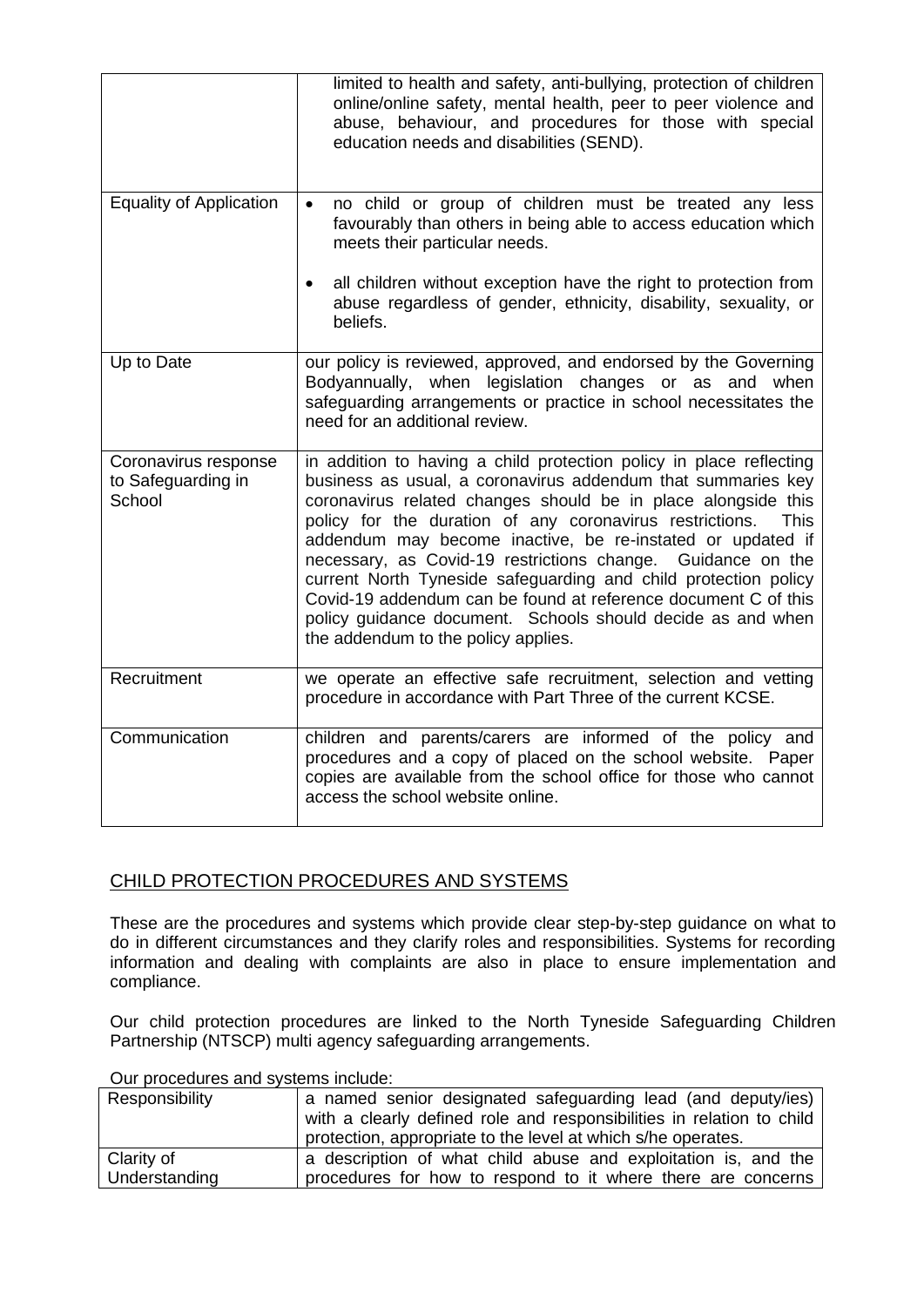|                                                             | about a child's safety or welfare including the need for early help,<br>concerns about the actions of a staff member, governor, or<br>volunteer. This includes concerns that are raised about a child<br>from their home life, wider community and/or time spent online.                                                                                                                                                                                                                                                                                                                                                                                                                                                                                                                              |
|-------------------------------------------------------------|-------------------------------------------------------------------------------------------------------------------------------------------------------------------------------------------------------------------------------------------------------------------------------------------------------------------------------------------------------------------------------------------------------------------------------------------------------------------------------------------------------------------------------------------------------------------------------------------------------------------------------------------------------------------------------------------------------------------------------------------------------------------------------------------------------|
| Responsibilities are<br>clearly understood<br>which include | relevant contact details for children's services, police, health,<br>$\bullet$<br>the Designated Officer for the Local Authority (referred to as<br>the LADO) and NSPCC help lines are made available to ALL.                                                                                                                                                                                                                                                                                                                                                                                                                                                                                                                                                                                         |
|                                                             | a code of behaviour for staff, governors, and volunteers; the<br>consequences of breaching the code are clear and linked to<br>disciplinary and grievance procedures. Staff should also be<br>clear on the 'low level concerns' policy outlined in the staff code<br>of conduct.                                                                                                                                                                                                                                                                                                                                                                                                                                                                                                                      |
|                                                             | safe recruitment <sup>1</sup> , selection and vetting procedures that include<br>checks into the eligibility and the suitability of all governors,<br>staff, agency workers, supply staff and volunteers who have<br>direct or indirect contact with children.                                                                                                                                                                                                                                                                                                                                                                                                                                                                                                                                        |
|                                                             | systems to ensure that all staff and volunteers working with<br>children are monitored and supervised and that they have<br>opportunities to learn about child protection in accordance with<br>their roles and responsibilities; safeguarding induction training<br>is now mandatory for all those who work directly with children,<br>young people, their families and/or carers.                                                                                                                                                                                                                                                                                                                                                                                                                   |
|                                                             | requirements for staff, governors and volunteers to learn about<br>child protection in accordance with and as appropriate to their<br>roles and responsibilities, including but not limited to the<br>emerging issues of e-safety, domestic abuse <sup>2</sup> , honour based<br>abuse, forced marriage, female genital mutilation, children who<br>live away from home or go missing <sup>3</sup> , child sexual exploitation,<br>child criminal exploitation, serious violence and violent crime,<br>race and racism, extremism and peer on peer/child on child<br>abuse including harmful sexualised behaviours <sup>4</sup> . ALL staff<br>should read Part One and Annex B of the current KCSE for<br>further information on safeguarding issues.                                                |
|                                                             | School understands their responsibility in line with the Prevent<br>Duty (2015) and are able to identify children who may be<br>vulnerable to radicalisation and know what to do when they are<br>identified. School also builds pupils' resilience to radicalisation<br>by promoting fundamental British values and enabling them to<br>challenge extremist views. Pupils are encouraged to debate<br>controversial issues and provides a safe space in which pupils<br>and staff can understand the risks associated with terrorism<br>and develop the knowledge and skills to be able to challenge<br>extremist arguments. All DSLs and their deputies should<br>access training <sup>5</sup> to raise awareness of the Prevent agenda <sup>6</sup> and<br>issues of extremism and radicalisation. |

<sup>&</sup>lt;sup>1</sup> In accordance with current KCSE part three<br><sup>2</sup> Including engagement with the Operation Encompass scheme between police, children's social care and schools<br><sup>3</sup> Including engagement with the Operation Endeavour scheme be

<sup>&</sup>lt;sup>5</sup> Available through the North Tyneside e-learnin[g here](https://northtyneside.learningpool.com/course/view.php?id=199) o[r Home Office e-learning](https://www.elearning.prevent.homeoffice.gov.uk/)

<sup>&</sup>lt;sup>6</sup> [Advice](https://assets.publishing.service.gov.uk/government/uploads/system/uploads/attachment_data/file/439598/prevent-duty-departmental-advice-v6.pdf) on The Prevent Duty for schools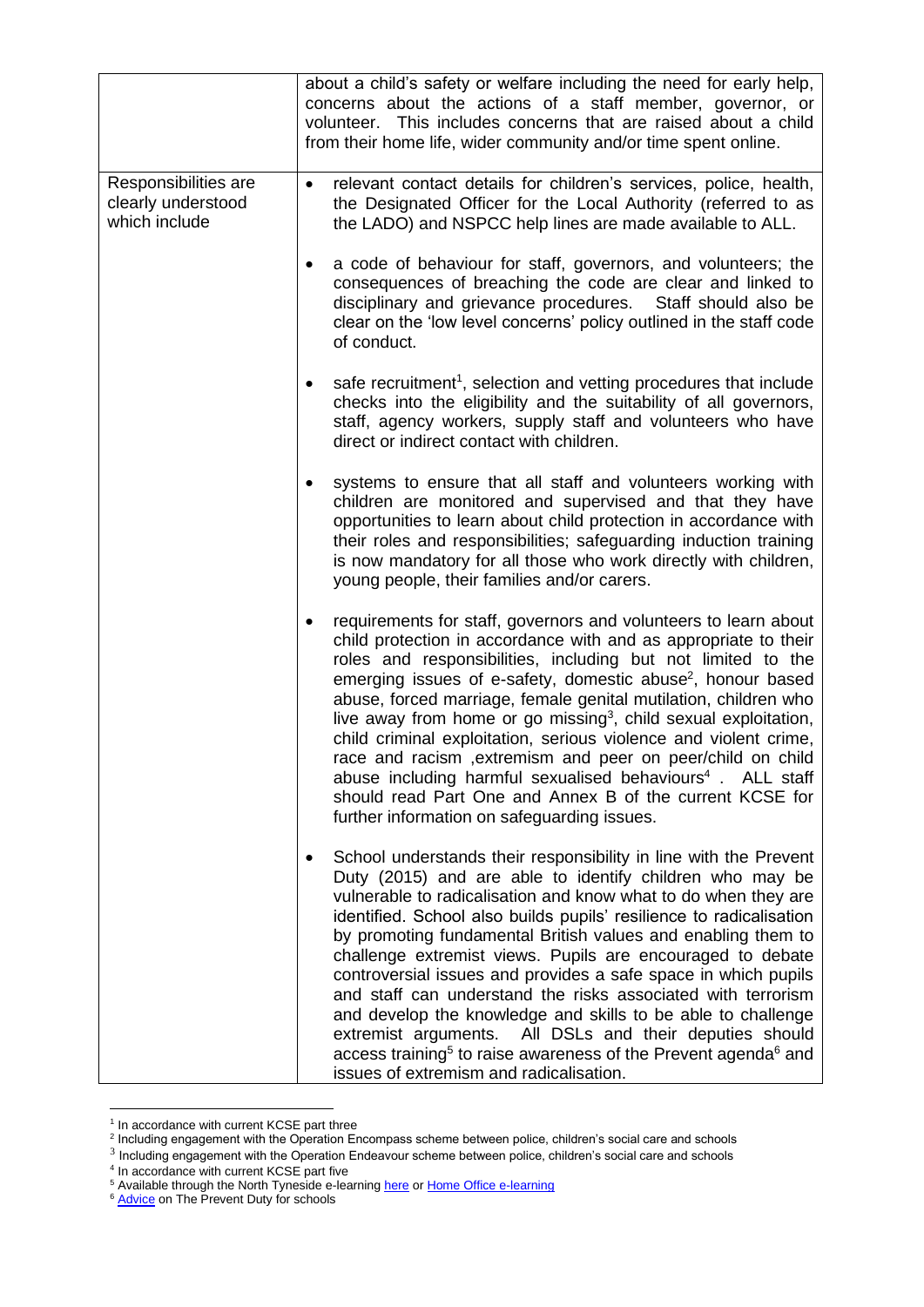|                                    | $\bullet$ | our safeguarding policy and procedures are tailored to our<br>children and their needs and consider any particular<br>vulnerabilities of the children with whom we have contact. This<br>can include but is not limited to very young children, those<br>living with parental drug/alcohol misuse, adult mental health<br>domestic<br>those<br>issues,<br>abuse,<br>with<br>young<br>carers<br>responsibilities or part of a homeless family or family with<br>prisoner or offending parents or carers, special educational<br>needs and/or disability, frequently missing children or those<br>engaging in criminal or ant-social behaviours who may be at<br>risk of exploitation. Those who have returned home from care<br>or who are privately fostered can also be vulnerable as can<br>those children and young people with mental health needs and<br>those misusing drug or alcohol themselves. |
|------------------------------------|-----------|----------------------------------------------------------------------------------------------------------------------------------------------------------------------------------------------------------------------------------------------------------------------------------------------------------------------------------------------------------------------------------------------------------------------------------------------------------------------------------------------------------------------------------------------------------------------------------------------------------------------------------------------------------------------------------------------------------------------------------------------------------------------------------------------------------------------------------------------------------------------------------------------------------|
|                                    | $\bullet$ | In line with the current KCSE and the recent review of Children<br>in Need, $1$ teacher of children with an allocated social worker (or<br>have previously been allocated a social worker), will be<br>supported to promote their welfare and educational outcomes.                                                                                                                                                                                                                                                                                                                                                                                                                                                                                                                                                                                                                                      |
|                                    | $\bullet$ | Signs and indicators of abuse can be found here on the<br>NSPCC website.                                                                                                                                                                                                                                                                                                                                                                                                                                                                                                                                                                                                                                                                                                                                                                                                                                 |
|                                    | $\bullet$ | All staff are aware that mental health problems can, in some<br>cases, be an indicator that a child has suffered or is at risk of<br>suffering abuse, neglect or exploitation. School staff are not<br>expected or trained to diagnose mental health conditions or<br>issues but may notice behaviours that may be of concern.<br>Where staff have a mental health concern about a child that<br>may also be a safeguarding concern, they should raise the<br>issue by informing the named lead person for mental health<br>issues in school which will be closely linked to the designated<br>safeguarding lead (or deputy).                                                                                                                                                                                                                                                                            |
|                                    | $\bullet$ | Operation Encompass ensures that following any domestic<br>abuse incident being reported to the police, the police will make<br>contact with Children's Social Care Front Door service who will<br>then communicate relevant and necessary information to our<br>nominated school staff the next morning. This will ensure our<br>school is made aware at the earliest possible opportunity and<br>can subsequently provide support to our pupils in a way that<br>means they feel safe and listened to.                                                                                                                                                                                                                                                                                                                                                                                                 |
|                                    | $\bullet$ | Operation Endeavour follows the same principles as Operation<br>Encompass, but reports are shared from the police with<br>children Social Care and schools when a child or young person<br>is using or has had a missing episode.                                                                                                                                                                                                                                                                                                                                                                                                                                                                                                                                                                                                                                                                        |
| Record Keeping/<br>Confidentiality | $\bullet$ | a process for recording incidents, concerns and referrals and<br>storing these securely in compliance with relevant legislation<br>and kept for a time specified by other partners.                                                                                                                                                                                                                                                                                                                                                                                                                                                                                                                                                                                                                                                                                                                      |

<sup>&</sup>lt;sup>1</sup> [DfE Review of Children in Need, June 2019](https://www.gov.uk/government/publications/review-of-children-in-need/review-of-children-in-need)

h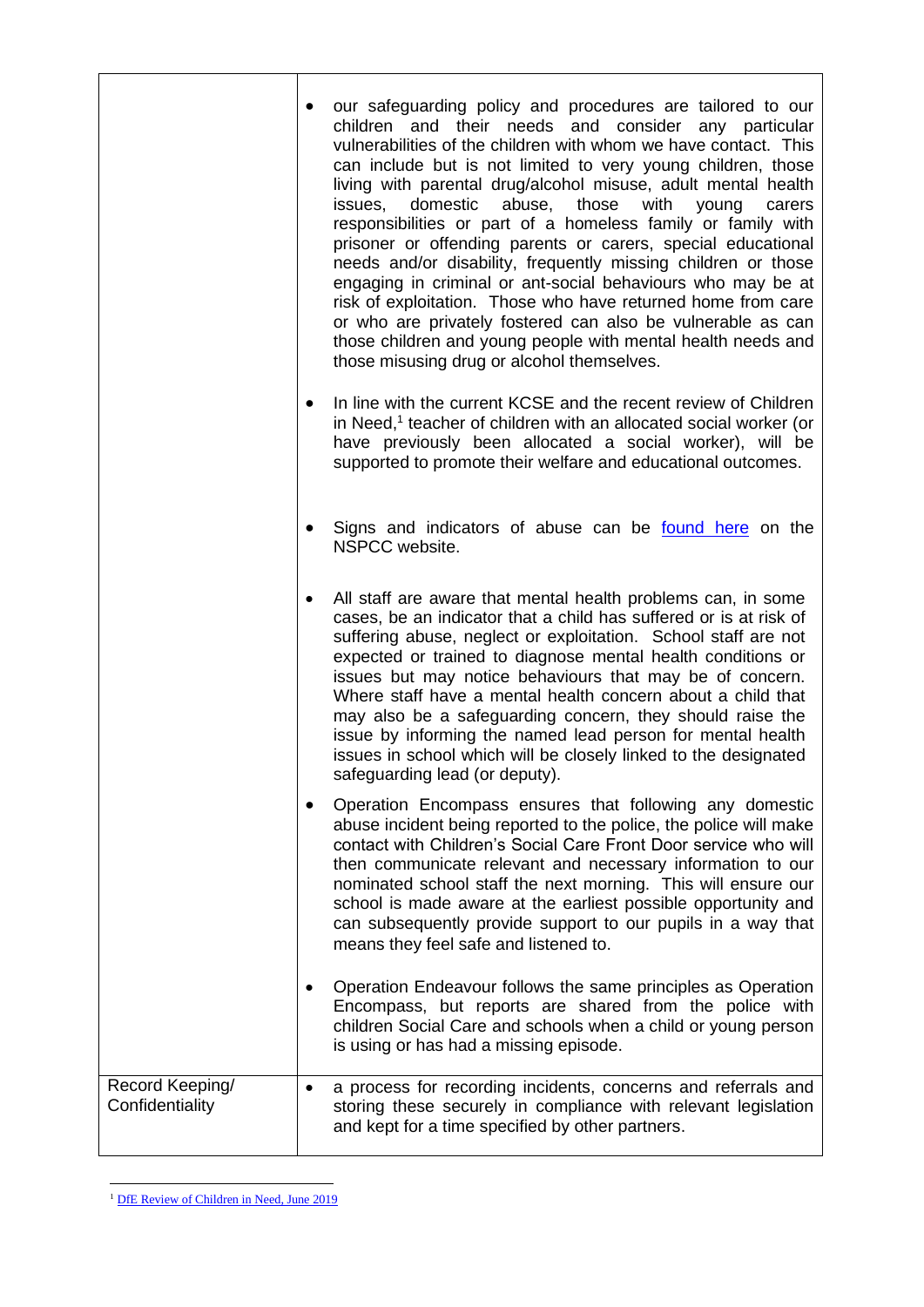|  | $\vert \bullet \vert$ guidance on confidentiality and information sharing, legislation $\vert$<br>compliant, and which clearly states that the protection of the<br>child is the most important consideration. |
|--|----------------------------------------------------------------------------------------------------------------------------------------------------------------------------------------------------------------|
|--|----------------------------------------------------------------------------------------------------------------------------------------------------------------------------------------------------------------|

# **CHILD PROTECTION POLICY**

# **INTRODUCTION**

There are four main elements to our child protection policy:

- 1. **PREVENTION** through the teaching and pastoral support offered to pupils and the creation and maintenance of a whole school protective ethos.
- 2. **PROCEDURES** for identifying and reporting cases, or suspected cases of harm/abuse.
- 3. **SUPPORT TO PUPILS** who may have been harmed/abused.
- 4. **PREVENTING UNSUITABLE PEOPLE WORKING WITH CHILDREN** including staff, supply staff, agency workers, volunteers (including Governors), community education staff, other professionals and other visitors who may be working in school or coming into contact with children/young people.

# **1. PREVENTION**

The safety and well-being of all of pupils is our highest priority. It is our responsibility to:

- know every child and young person as an individual
- provide a secure and caring environment

so that every child and young person can:

- learn in safety
- develop his/her full potential, and
- feel positive about him/herself as an individual.

To achieve this, we recognise that a safe high self-esteem, confidence, supportive friends, and good lines of communication with a trusted adult in a safe environment helps prevention.

In school we will therefore:

| <b>Adults</b>                               |           | <b>Children/Young People</b>             |
|---------------------------------------------|-----------|------------------------------------------|
| provide induction which includes relevant   | $\bullet$ | ensure children/young people know that   |
| information on child protection to ensure   |           | there are adults in school whom they can |
| that individuals understand and discharge   |           | approach if they are worried or in       |
| their role and responsibilities, to include |           | difficulty.                              |
| but not be limited to the Child Protection  |           |                                          |
| Policy, Part 1 of the current KCSE (and     | $\bullet$ | establish and maintain an ethos where    |
| Code of Conduct/Staff<br>Annex B),          |           | children/young people feel secure, are   |
| behaviour Protocol<br>(including)<br>the    |           | encouraged to talk, and are listened to. |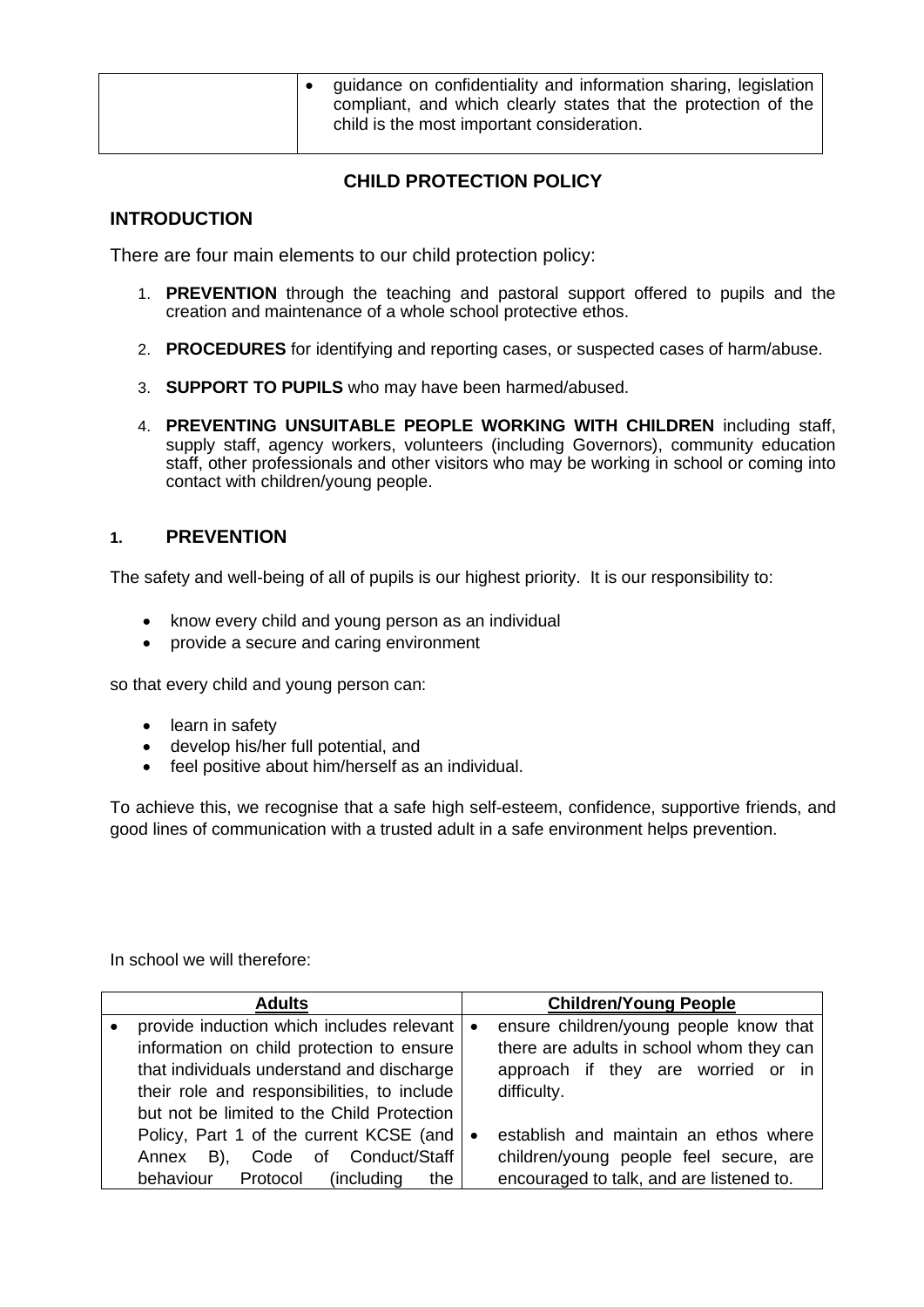procedures for reporting low level concerns) identity and role of the Designated Safeguarding Lead (DSL) and any deputies, pupil behaviour policy (which now needs to include measures to prevent bullying, including cyberbullying, prejudice-based and discriminatory bullying), peer on peer abuse policy and the school's response to children missing education and whistleblowing procedures.

- provide induction training that is structured to ensure all new staff, supply staff, agency workers and volunteers (including Governors) can attend appropriate child protection training and online safety training as soon as reasonably possible after their appointment.
- provide all staff with regular safeguarding and child protection updates (at least annually) which is in line with advice and changing practice – both nationally and locally.
- ensure that all staff receive training endorsed locally on child protection at least every three (3) years.
- ensure that the DSL (s) and/or deputies (DDSLs) attend North Tyneside Safeguarding Children Partnership (NTSCP) multi-agency safeguarding Training every two (2) years.
- in addition to DSL formal training and any general staff updates, the DSL/DDSLs are supported to update their knowledge and skills (e.g., via e bulletins, meeting other DSL's or taking time to read and digest safeguarding developments) at regular intervals and at least annually.
- we also encourage the inclusion of service provider teams who are based on site being included in training and/or
- ensure all staff should be able to reassure children and young people that they are being taken seriously and that they will be supported and kept safe. A victim should never be given the impression that they are creating a problem by reporting abuse, sexual violence, or sexual harassment. Nor should a victim ever be made to feel ashamed for making a report.
- encourage and reinforce essential skills for every child/young person such as selfesteem, confidence building, independent thinking and making assessments of risk based on their own judgements and help children/young people develop realistic attitudes to the responsibilities of adult life.
- develop and deliver a robust curriculum which is fit for purpose to equip children/young people with the skills they need to stay safe from harm/abuse and to know to whom to turn for help.
- children are taught about safeguarding, (including online) 1 , through teaching and learning opportunities, as part of providing a broad and balanced curriculum. This includes covering relevant issues through personal, social, health and economic education (PSHE) including relationship and sex education  $(RSE)^2$ .
- safeguard children from potentially harmful and inappropriate online material by ensuring appropriate filters and monitoring systems are in place but that "over blocking" does not lead to unreasonable restrictions as to what children can be taught with regards to online teaching and safeguarding.
- follow the advice provided in the current KCSE-Annex D to support governors, staff, pupils, and parents as we increasingly work online to understand

<sup>&</sup>lt;sup>1</sup> See DfE guidance on Teaching Online Safety in School[s available here](https://www.gov.uk/government/publications/teaching-online-safety-in-schools)

<sup>&</sup>lt;sup>2</sup> The government has made regulations making Relationship Education (for all primary pupils) and Relationship and Sex Education (for all secondary pupils) and Health Education (for all pupils in state-funded schools) compulsory from September 2020. Guidance [available here.](https://www.gov.uk/government/publications/relationships-education-relationships-and-sex-education-rse-and-health-education/implementation-of-relationships-education-relationships-and-sex-education-and-health-education-2020-to-2021)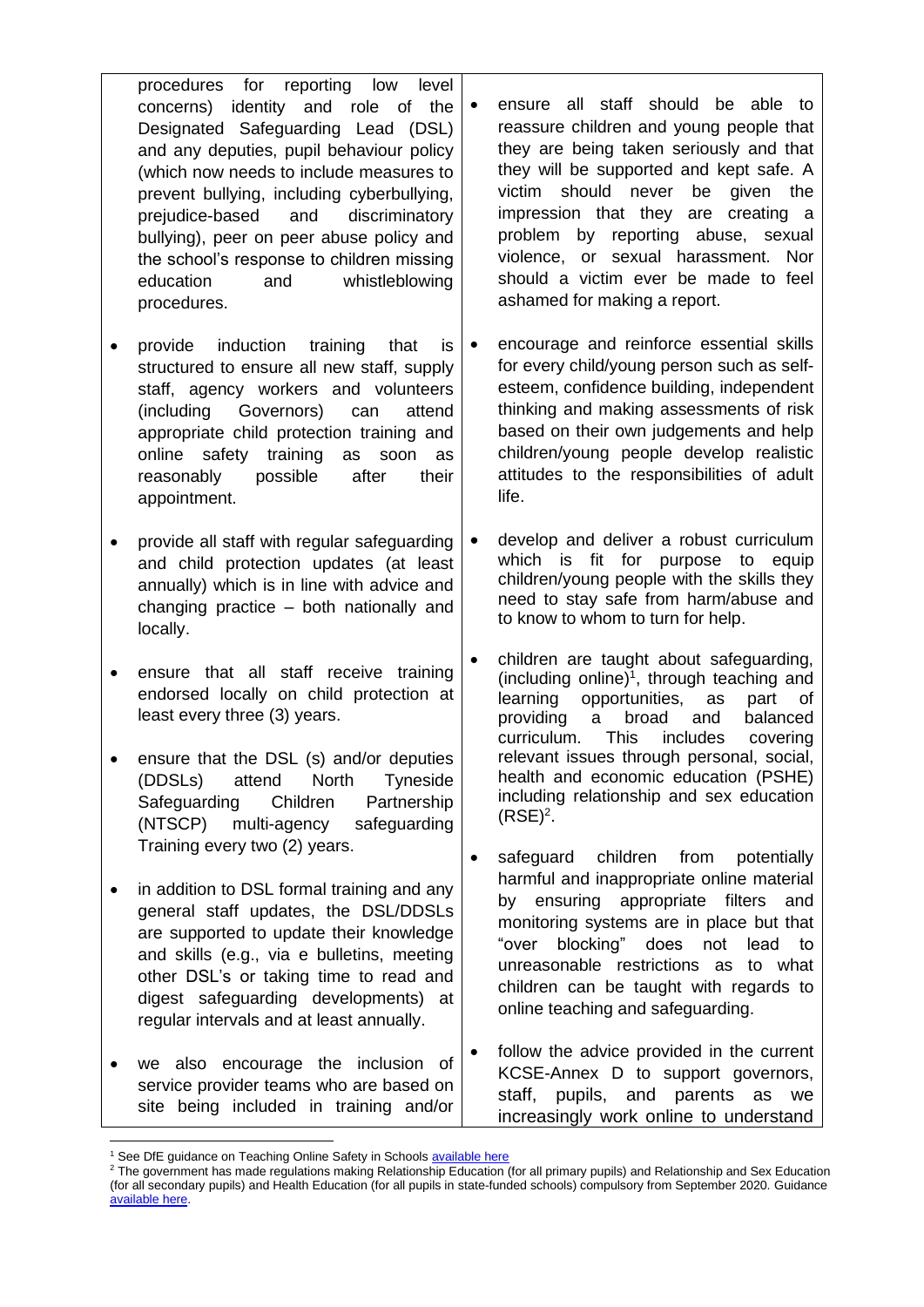# **2. CHILD PROTECTION PROCEDURES**

In school we follow procedures in line with the North Tyneside Safeguarding Children Partnership (NTSCP) local Multi-agency Safeguarding arrangements.

We are aware of these procedures and ensure that they are incorporated into the practice, policy, and procedures that we operate in school.

We will contact North Tyneside's Front Door Service as the first point of contact with Children's Social Care Front Door service for concerns about the safety or welfare of a child/young person in North Tyneside. However, we are also aware that we can ring the North Tyneside Multi Agency Safeguarding Hub (MASH) Professionals Helpline should we need advice prior to calling the Front Door Service. We understand that the Front Door Service is the access point to the MASH which has a multi-agency duty team who offer information, support and services including information about early help and will respond to concerns. Reference Document A attached at the end of this policy includes Front Door and MASH Helpline contact details.

In school, we ensure that all staff are aware that they have a professional responsibility to share information with other professionals and agencies in order to safeguard children/young people. All staff are aware of confidentiality protocols, adhere to these and ensure that information is shared appropriately. In school we all understand the need for and respect the appropriateness of the Head Teacher or DSL (or any DDSLs) or Designated Teacher for Looked After Children  $(LAC)^1$  disclosing any information about a pupil to other members of staff on a need to know basis only.

However, in line with the current KCSE, we share information about the welfare, safeguarding and child protection issues that children, including children with an allocated social worker (or have previously been allocated a social worker), are experiencing, or have experienced, with relevant teachers and school staff in order to promote their welfare and educational outcomes. This is in line with the recent review of Children in Need. $2$ 

We ensure that staff understand academic progress and attainment of these children and maintain a culture of high aspirations for this cohort. We support teaching staff to identify the challenges that children in this group might face and the additional pastoral and academic support and adjustments to be made to best support these children.

In school, we ensure that all staff are aware that any information a child/young person discloses regarding harm/abuse of themselves or of another child/young person must be shared as appropriate and cannot be kept secret. In addition to our overarching principles which operate to ensure child protection is effective we also have 5 areas of focus. We believe that this ensures child protection procedures are easier to understand for ALL and better ensures we are operating our child protection procedures effectively. Each area of focus is of equal importance:

- Training & Awareness for All
- Identity, role & Responsibilities of the DSL & Deputy DSLs
- Safeguarding in Practice
- Working with Others
- Teaching & Learning and the Curriculum

<sup>&</sup>lt;sup>1</sup> In line with [2018 guidance](https://www.gov.uk/government/publications/designated-teacher-for-looked-after-children) for the designated teacher for looked-after and previously looked after children

<sup>&</sup>lt;sup>2</sup> [DfE Review of Children in Need, June 2019](https://www.gov.uk/government/publications/review-of-children-in-need/review-of-children-in-need)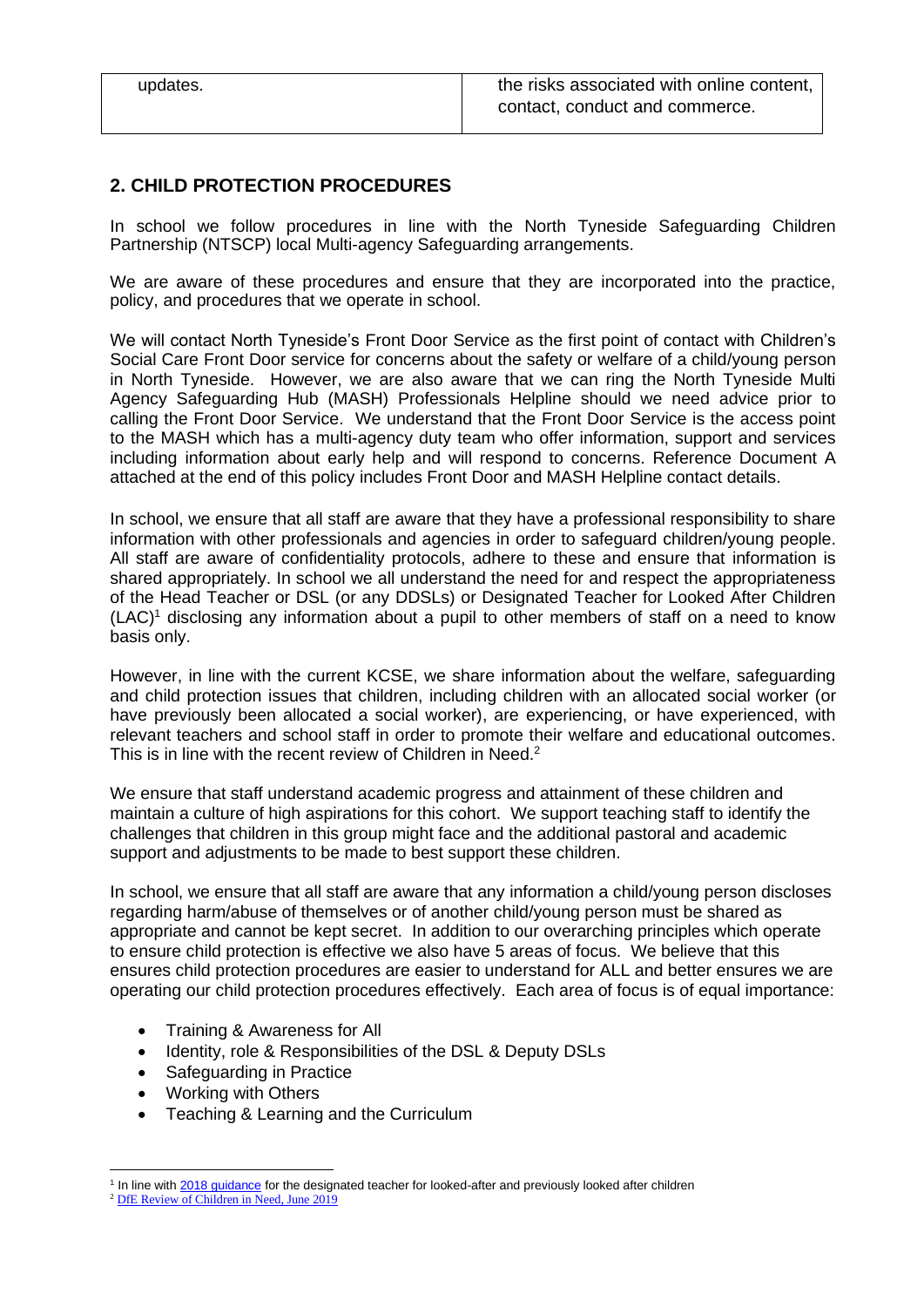# **In our school the Governing Bodyensures:**

| <b>Overarching Principles:</b> | $\bullet$ | we have a DSL for Child Protection who is part of the school's<br>senior leadership team.                                                                                                                                                                                                                                                                                                                                                                                                                                                                                                                                                                                                                                                                                                                                                                                                                       |
|--------------------------------|-----------|-----------------------------------------------------------------------------------------------------------------------------------------------------------------------------------------------------------------------------------------------------------------------------------------------------------------------------------------------------------------------------------------------------------------------------------------------------------------------------------------------------------------------------------------------------------------------------------------------------------------------------------------------------------------------------------------------------------------------------------------------------------------------------------------------------------------------------------------------------------------------------------------------------------------|
|                                | ٠         | the DSL takes lead responsibility for safeguarding and child<br>protection and this is explicitly noted in their job description.<br>Whilst some of the activities of this role may be delegated to<br>appropriately trained and experienced deputies, the ultimate<br>lead responsibility for safeguarding and child protection<br>remains with the DSL as this cannot be delegated.                                                                                                                                                                                                                                                                                                                                                                                                                                                                                                                           |
|                                | ٠         | the DSL and their Deputies will undertake appropriate local<br>North Tyneside Safeguarding Children Partnership (NTSCP)<br>multi agency safeguarding training every two (2) years.                                                                                                                                                                                                                                                                                                                                                                                                                                                                                                                                                                                                                                                                                                                              |
|                                | ٠         | we have 3 appropriately trained and experienced Deputy DSL's<br>(DDSL's) in school and these arrangements are clearly<br>communicated to staff, supply staff, agency workers,<br>volunteers, and governors.                                                                                                                                                                                                                                                                                                                                                                                                                                                                                                                                                                                                                                                                                                     |
|                                |           | staff, supply staff, agency workers, volunteers and governors<br>are clear where they have a concern or a query relating to a<br>child/young person that they need to contact the DSL/DDSL in<br>school $1$ .                                                                                                                                                                                                                                                                                                                                                                                                                                                                                                                                                                                                                                                                                                   |
|                                | $\bullet$ | all staff, supply staff, agency workers, volunteers, governors<br>and other adults supporting/working in school knows what to do<br>if they have any concerns about a child, including referring the<br>matter to the DSL/DDSLs who should always be available to<br>safeguarding concerns.<br>discuss<br>If in<br>exceptional<br>circumstances, the DSL or DDSL is not available, this should<br>not delay appropriate action being taken. Staff should consider<br>speaking to a member of the Senior Leadership team and/or<br>take advice from the MASH professional's helpline and<br>Children's Social Care Front Door service.                                                                                                                                                                                                                                                                           |
|                                |           | all staff, supply staff, agency workers, volunteers, governors<br>and other adults supporting/working in school are provided with<br>an immediate induction relevant to their role in school, this<br>induction will then increase as appropriate linked to their role in<br>school and the expected duration of that role.                                                                                                                                                                                                                                                                                                                                                                                                                                                                                                                                                                                     |
|                                |           | on induction, all staff, supply staff, agency workers, volunteers<br>and governors will be provided with a copy of our child<br>protection policy,<br>safeguarding arrangements (including<br>procedures for peer on peer abuse, online safety, children<br>missing education, pupil behaviour and recognising the<br>additional vulnerabilities of those with SEND), code of<br>conduct/behaviour/low level concerns protocols for staff, Part 1<br>of the current KCSE (including Annex B (if working directly with<br>children) the whistle blowing policy and guidance for safer<br>working practices from the Safer Recruitment Consortium.<br>Please note, from April 2020, this also included an addendum<br>in relation to potential changes to working practices due to the<br>Covid-19 lockdown. Both versions are available here. ALL will<br>be supported and then expected to understand how these |

<sup>&</sup>lt;sup>1</sup> For service providers staff based in school, we are clear that those staff are also clear on appropriate reporting protocols which have been issued to their staff and how this aligns into our school policy.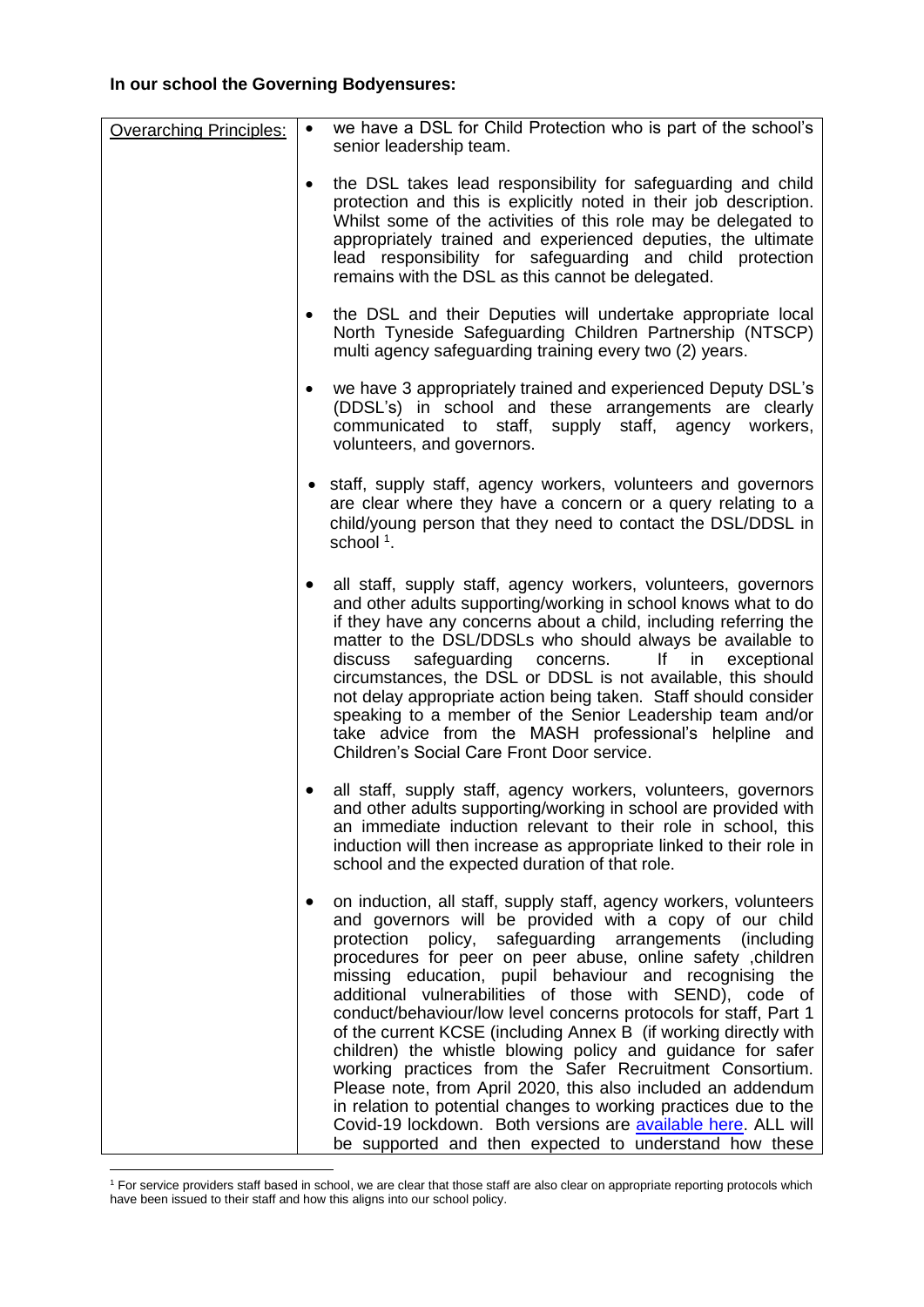| policies and guidance documents apply to their role in school.                                                                                                                                                                                                                                                                                                                                                                                                                                                                                                            |
|---------------------------------------------------------------------------------------------------------------------------------------------------------------------------------------------------------------------------------------------------------------------------------------------------------------------------------------------------------------------------------------------------------------------------------------------------------------------------------------------------------------------------------------------------------------------------|
| all staff, supply staff, agency workers, volunteers and<br>governors will be provided the<br>names<br>and<br>contact<br>arrangements of the DSL/ DDSL, the MASH professional's<br>helpline, Children's Social Care Front Door service and the<br>NSPCC Help Line's which include the Whistleblowing helpline<br>and the Report Abuse in Education helpline. This list will be<br>reviewed regularly but at least annually by the DSL to ensure<br>that it remains up to date and any necessary updates notified to<br>ALL immediately (attached as Reference Document A). |
| all visitors will be required to sign in at reception in accordance<br>$\bullet$<br>with our visitor's protocol and will be required to operate within<br>the conditions contained in this document. In addition to child<br>protection, safeguarding and health and safety, this visitor's<br>protocol is noted as being our part of our 'induction' for visitors.                                                                                                                                                                                                       |
| ensure all staff, supply staff, agency workers, volunteers and<br>$\bullet$<br>governors are aware of the need to maintain appropriate and<br>professional boundaries in their relationships with pupils and<br>parents. We will support this practice via induction and periodic<br>training/updates to support a practical understanding of the<br>guidance that school provides on safe working practices.                                                                                                                                                             |
| all staff, supply staff, agency workers, volunteers and<br>$\bullet$<br>governors will be assigned an 'induction' mentor for a set<br>period of time following their appointment within school. The<br>duration of the 'induction period' set will be tailored to suit the<br>role and the time duration of the role that each individual will be<br>undertaking in school.                                                                                                                                                                                               |
| the DSL and DDSL's are issued with an appropriate job<br>description/role clarity for this role which incorporates Annex C<br>of the current Keeping Children Safe in Education.                                                                                                                                                                                                                                                                                                                                                                                          |
| • staff understand and recognise the importance of the role of the<br>DSL/DDSL. In addition to this all staff understand their own<br>professional and personal duties and responsibilities in relation<br>to safeguarding children.                                                                                                                                                                                                                                                                                                                                      |
| the DSL/ DDSL takes advice from the MASH professional's<br>$\bullet$<br>helpline and Children's Social Care Front Door service when<br>managing cases where there is or may be a concern that<br>warrants further support or intervention in line with the <b>Local</b><br><b>Threshold Guidelines.</b>                                                                                                                                                                                                                                                                   |
| this policy is accessible to ALL, is placed on both the school's<br>$\bullet$<br>website and paper copies will also be available in school Senior<br>Leadership Office within the Whole School Policies Folder for<br>colleagues to access who do not have day to day access to a<br>school network, PC or electronic device. Electronic copies of<br>policies are found on the Google Drive Whole School Policies<br>Folder.                                                                                                                                             |
| this policy and its associated guidance is reviewed by the<br>$\bullet$<br>Governing Bodyannually and/or following a required review and<br>the lead responsibility for ensuring that this happens is<br>assigned to the DSL.                                                                                                                                                                                                                                                                                                                                             |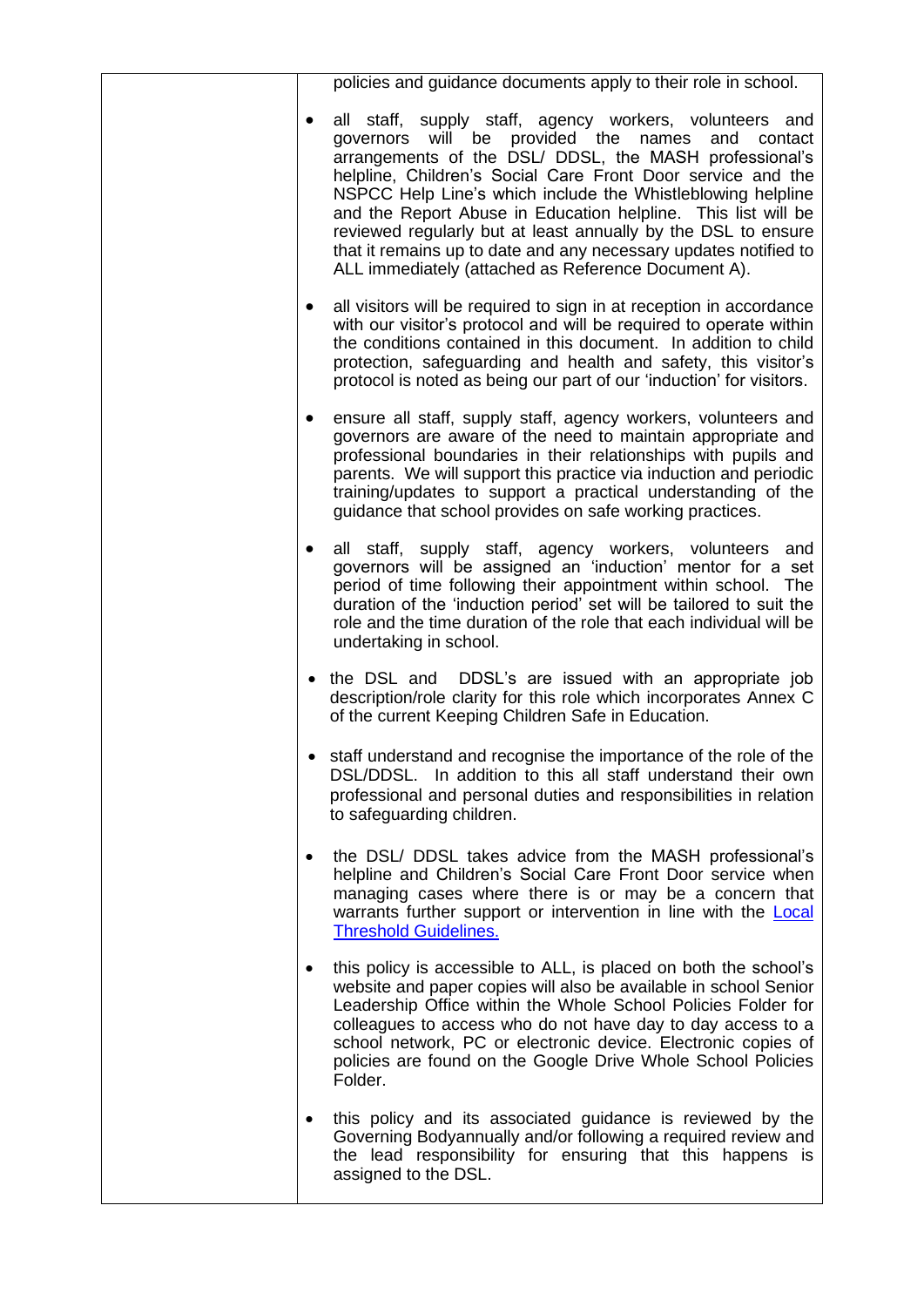|                                                                                                                           | $\bullet$<br>$\bullet$ | as a Governing Bodywe receive a confidential annual report<br>from the DSL and the Safeguarding Governor. This provides<br>updates of practice that operates in school, including but not<br>limited to any changes linked to legislation, development of<br>good practice, analysis of current safeguarding patterns and<br>trends (including low level concerns), feedback from staff and<br>the child's voice linked to safeguarding practice in school. This<br>is to provide assurance to the Governing Bodythat both<br>safeguarding and child protection is operating effectively at all<br>levels in school. The school will also complete a Section 11 <sup>1</sup><br>audit as and when requested by the North Tyneside<br>Safeguarding Children Partnership (NTSCP) to further<br>evidence that safeguarding arrangements are effective.<br>parents have an understanding of the responsibility placed on<br>school and staff for child protection. This is achieved in school<br>as we clearly communicate our policy in information provided to<br>parents and ensure our Child Protection Policy is published on<br>the website. |
|---------------------------------------------------------------------------------------------------------------------------|------------------------|------------------------------------------------------------------------------------------------------------------------------------------------------------------------------------------------------------------------------------------------------------------------------------------------------------------------------------------------------------------------------------------------------------------------------------------------------------------------------------------------------------------------------------------------------------------------------------------------------------------------------------------------------------------------------------------------------------------------------------------------------------------------------------------------------------------------------------------------------------------------------------------------------------------------------------------------------------------------------------------------------------------------------------------------------------------------------------------------------------------------------------------------|
|                                                                                                                           |                        |                                                                                                                                                                                                                                                                                                                                                                                                                                                                                                                                                                                                                                                                                                                                                                                                                                                                                                                                                                                                                                                                                                                                                |
| Training & Awareness<br>for ALL<br>The DSL for child<br>protection in school will<br>all<br>relevant<br>ensure            | $\bullet$              | will know the name of the DSL/ DDSL's, their roles, contact<br>details and who they are $-$ to achieve this the DSL will as a<br>minimum issue contact details outlined at the end of this policy<br>to ALL and will ensure that this information is reviewed/updated<br>and re-issued regularly but at least annually as appropriate.                                                                                                                                                                                                                                                                                                                                                                                                                                                                                                                                                                                                                                                                                                                                                                                                         |
| who<br>in<br>persons -<br>school, we define to<br>include all staff, supply<br>staff, agency workers<br>and<br>volunteers | $\bullet$              | all staff will be provided with basic child protection training (by<br>the DSL or DDSL), immediately that they are appointed/placed<br>in school and then attend locally endorsed child protection<br>training for school based staff within a half term.                                                                                                                                                                                                                                                                                                                                                                                                                                                                                                                                                                                                                                                                                                                                                                                                                                                                                      |
| (including Governors)<br>who have contact with<br>children/young people                                                   | $\bullet$              | all staff will receive locally endorsed child protection training for<br>school based staff at least every three (3) years.                                                                                                                                                                                                                                                                                                                                                                                                                                                                                                                                                                                                                                                                                                                                                                                                                                                                                                                                                                                                                    |
|                                                                                                                           | ٠                      | the 3 yearly training offered to all staff will also be made<br>available to volunteers and governors who have direct contact<br>with children/young people. Any supply staff and agency<br>workers who are on placement with school at the point of time<br>the training is delivered will also be included in the attendance.                                                                                                                                                                                                                                                                                                                                                                                                                                                                                                                                                                                                                                                                                                                                                                                                                |
|                                                                                                                           | $\bullet$              | ALL will also receive regular safeguarding and child protection<br>updates (regularly and at least annually) from the DSL and the<br>DDSL's which is in line with advice and changing practice -<br>both nationally and locally $2$ .                                                                                                                                                                                                                                                                                                                                                                                                                                                                                                                                                                                                                                                                                                                                                                                                                                                                                                          |
|                                                                                                                           |                        | the DSL and the DDSL's will attend North Tyneside<br>Safeguarding Children Partnership (NTSCP) multi agency<br>safeguarding training every two (2) years.                                                                                                                                                                                                                                                                                                                                                                                                                                                                                                                                                                                                                                                                                                                                                                                                                                                                                                                                                                                      |
|                                                                                                                           | ٠                      | the DSL/DDSL are supported to update their knowledge and<br>skills on a periodic basis. This will be achieved by them<br>accessing e-bulletins, e-learning, briefings, network meetings,                                                                                                                                                                                                                                                                                                                                                                                                                                                                                                                                                                                                                                                                                                                                                                                                                                                                                                                                                       |

<sup>&</sup>lt;sup>1</sup> Section 11 of the Children Act 2004 places duties on a range of organisations and individuals to ensure their functions, and any services that they contract out to others, are discharged having regard to the need to safeguard and promote the welfare of children

 $^2$  For service providers staff based in school we are clear that those staff are also supported to understand how their employer's policy and practices align into our school policy and safeguarding culture.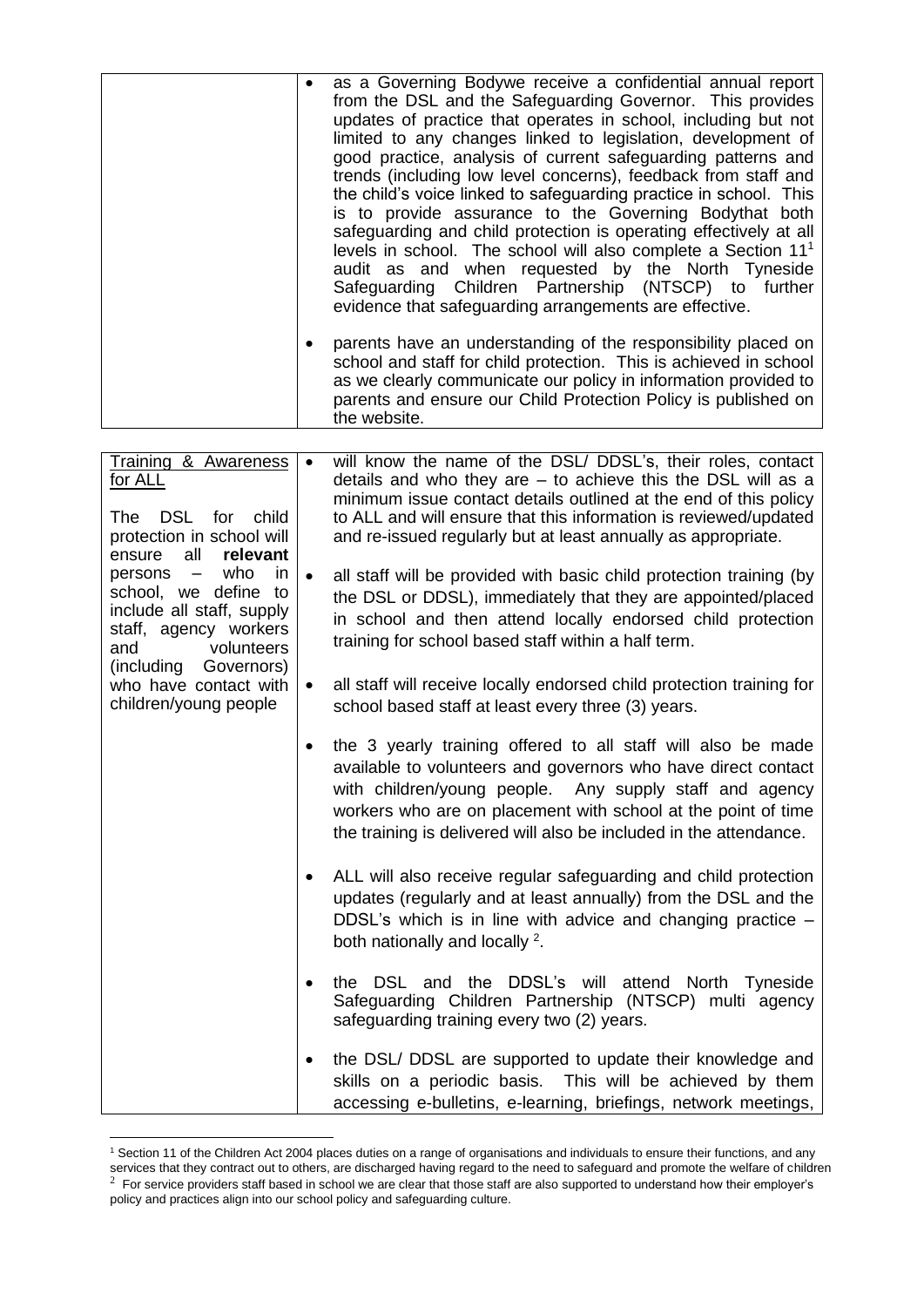| via their appraisal/mentor process and in taking time to read<br>and digest safeguarding developments.<br>opportunities are provided for staff to contribute to and shape<br>٠<br>safeguarding arrangements and child protection policy and                                                                                                                                                                                                                                                                                                                                                                               |
|---------------------------------------------------------------------------------------------------------------------------------------------------------------------------------------------------------------------------------------------------------------------------------------------------------------------------------------------------------------------------------------------------------------------------------------------------------------------------------------------------------------------------------------------------------------------------------------------------------------------------|
| protocols by carrying out focused staff meetings termly which<br>focus upon case studies of safeguarding and looking at lessons<br>learnt, which support staff to be reflective within their practice<br>and within staff supervisions.                                                                                                                                                                                                                                                                                                                                                                                   |
| ALL are provided with additional reference documents -<br>$\bullet$<br>included within our policy to ensure that they understand:<br>who to contact when they have a concern (attached<br>$\circ$<br>as reference document A).<br>information relation to the other policies that operate<br>$\circ$<br>in school which support safeguarding and child<br>protection (attached as reference document B).<br>any amendments to practice where Covid-19<br>$\circ$<br>regulations require a change in staffing, contact with<br>children, other arrangements etc. (attached as<br>reference document C).                    |
| As the current KCSE includes research linked to Serious Case<br>Reviews <sup>1</sup> , we are aware of the dangers of failing to take<br>appropriate action to safeguard children. Poor safeguarding<br>practice includes failing to act on and refer the early signs of abuse<br>and neglect, poor record keeping, failing to listen to the views of<br>the child, failing to re-assess concerns when situations do not<br>improve, not sharing information with the right people within and<br>between agencies, sharing information too slowly and a lack of<br>challenge to those who appear not to be taking action. |
| Our practice promotes early identification, intervention, reporting<br>and support and we have in place practices to ensure that all<br>concerns, discussions and decisions made and the reasons for<br>those decisions are recorded in writing. Where staff have doubts,<br>they are clear that they must talk to the DSL or the DDSL's who will<br>ensure that information is appropriately recorded, reviewed and<br>any necessary actions taken.                                                                                                                                                                      |
| Information and processes for providing Early Help, Prevention and<br>Intervention in North Tyneside can be found here.                                                                                                                                                                                                                                                                                                                                                                                                                                                                                                   |

| Role & Responsibilities  | $\bullet$ | the DSL and the DDSL's are responsible for ensuring that ALL      |
|--------------------------|-----------|-------------------------------------------------------------------|
| of the DSL               |           | are issued with a copy of the current Keeping Children Safe in    |
|                          |           | Education - Information for all school and college staff (Part    |
| The DSL is clear on      |           | One) and for those that work directly with children and school    |
| their<br>role<br>and     |           | leaders, Annex B (as appropriate) and ensure that individuals     |
| responsibilities<br>for  |           | have read, understood and are able to discharge their role and    |
| safeguarding and child   |           | responsibilities as set out in this document.                     |
| protection, understands  |           |                                                                   |
| that they<br>cannot      |           | • to ensure that all policies, procedures, guidance and practice  |
| this<br>delegate         |           | are in place in school to ensure effective safeguarding and child |
| responsibility<br>and in |           | protection and to ensure that those policies, procedures,         |
| carrying out this role,  |           | guidance and practice are updated and implemented in a timely     |

 $1$  An analysis of Serious Case Reviews can be found  $here$ </u>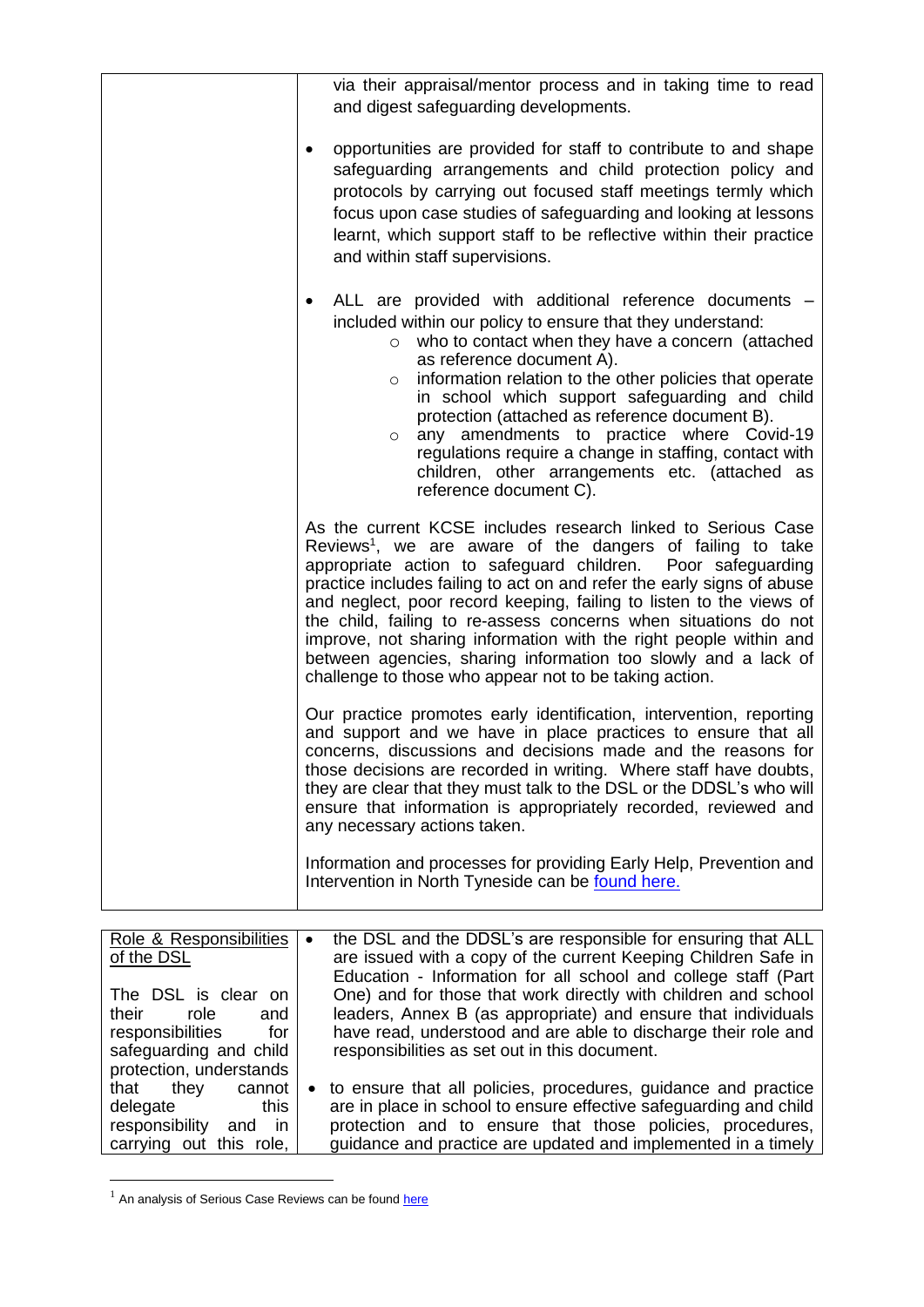| they are clear on what<br>they are responsible for<br>which ensures that all<br>relevant persons in<br>school are also clear<br>on the role of the DSL<br>and DDSL's | $\bullet$ | way.<br>work with the Local Authority and other agencies to ensure that<br>we are able fulfil our duties and responsibilities in relation to<br>safeguarding and child protection arrangements, which will<br>include but not be limited to completion of a return e.g. a<br>Section 11 audit as and when requested by the North Tyneside<br>Safeguarding Children Partnership (NTSCP). |
|----------------------------------------------------------------------------------------------------------------------------------------------------------------------|-----------|-----------------------------------------------------------------------------------------------------------------------------------------------------------------------------------------------------------------------------------------------------------------------------------------------------------------------------------------------------------------------------------------|
|                                                                                                                                                                      | $\bullet$ | work to develop effective links with relevant agencies and co-<br>operate as required with their enquiries regarding welfare and<br>child protection matters including attendance and written<br>reports at meetings.                                                                                                                                                                   |
|                                                                                                                                                                      | $\bullet$ | ensure that clear detailed written records of concerns about<br>children (noting the date, event and action taken), even where<br>there is no need to refer the matter to Children's Services<br>immediately are maintained appropriately in school.<br>The<br>outcomes and decisions made will also be recorded.                                                                       |
|                                                                                                                                                                      |           | ensure all records are kept to the required standard/guidance,<br>are secure, have limited access and in locked locations.                                                                                                                                                                                                                                                              |
|                                                                                                                                                                      | $\bullet$ | to work closely with the Safeguarding Governorto ensure that<br>they are clear on their role and responsibilities in relation to<br>safeguarding and to work within them throughout the year and<br>in production of the annual report to Governors and the Section<br>11 audit to North Tyneside Safeguarding Children Partnership<br>NTSCP as and when requested.                     |

| Safeguarding in<br>Practice<br>The DSL will ensure all<br>relevant persons: | know that they have a professional responsibility for sharing<br>concerns about a child's safety and welfare with the DSL/ DDSL<br>in school and understand their personal responsibility with<br>regards to safeguarding and child protection matters in school.                                                                                                                                                                                                                                                                                                                           |
|-----------------------------------------------------------------------------|---------------------------------------------------------------------------------------------------------------------------------------------------------------------------------------------------------------------------------------------------------------------------------------------------------------------------------------------------------------------------------------------------------------------------------------------------------------------------------------------------------------------------------------------------------------------------------------------|
|                                                                             | understand that school staff are in an important position to<br>identify concerns early and provide help for children, where<br>relevant and linked to the <b>Local Threshold Guidelines</b> to prevent<br>concerns escalating.                                                                                                                                                                                                                                                                                                                                                             |
|                                                                             | ensure that all staff know what to do if a child tells them he/she is<br>being abused, neglected, harmed, or exploited (including from<br>another child/ren or young person and via online incidents) and<br>how to maintain appropriate levels of confidentiality whilst at the<br>same time liaising with the DSL, the DDSL's another member of<br>senior staff or children's social care. Staff should be aware that<br>they should never promise a child that they will not tell anyone<br>about an allegation $-$ as this may ultimately not be in the best<br>interests of the child. |
|                                                                             | for teaching staff - the DSL and DDSL's will ensure that each<br>teacher understands their professional duties linked to Teachers<br>Standards and what is expected of them as a teaching<br>professional including following the Female Genital Mutilation<br>(FGM) mandatory reporting duty <sup>1</sup> .                                                                                                                                                                                                                                                                                |

<sup>&</sup>lt;sup>1</sup> 1 If a teacher, in the course of their work in the profession, discovers that an act of FGM appears to have been carried out on a girl under the age of 18, the teacher must report this to the police. See Annex B of the current KCSE for further details and the Home office Procedural information which can be found [here](https://assets.publishing.service.gov.uk/government/uploads/system/uploads/attachment_data/file/573782/FGM_Mandatory_Reporting_-_procedural_information_nov16_FINAL.pdf)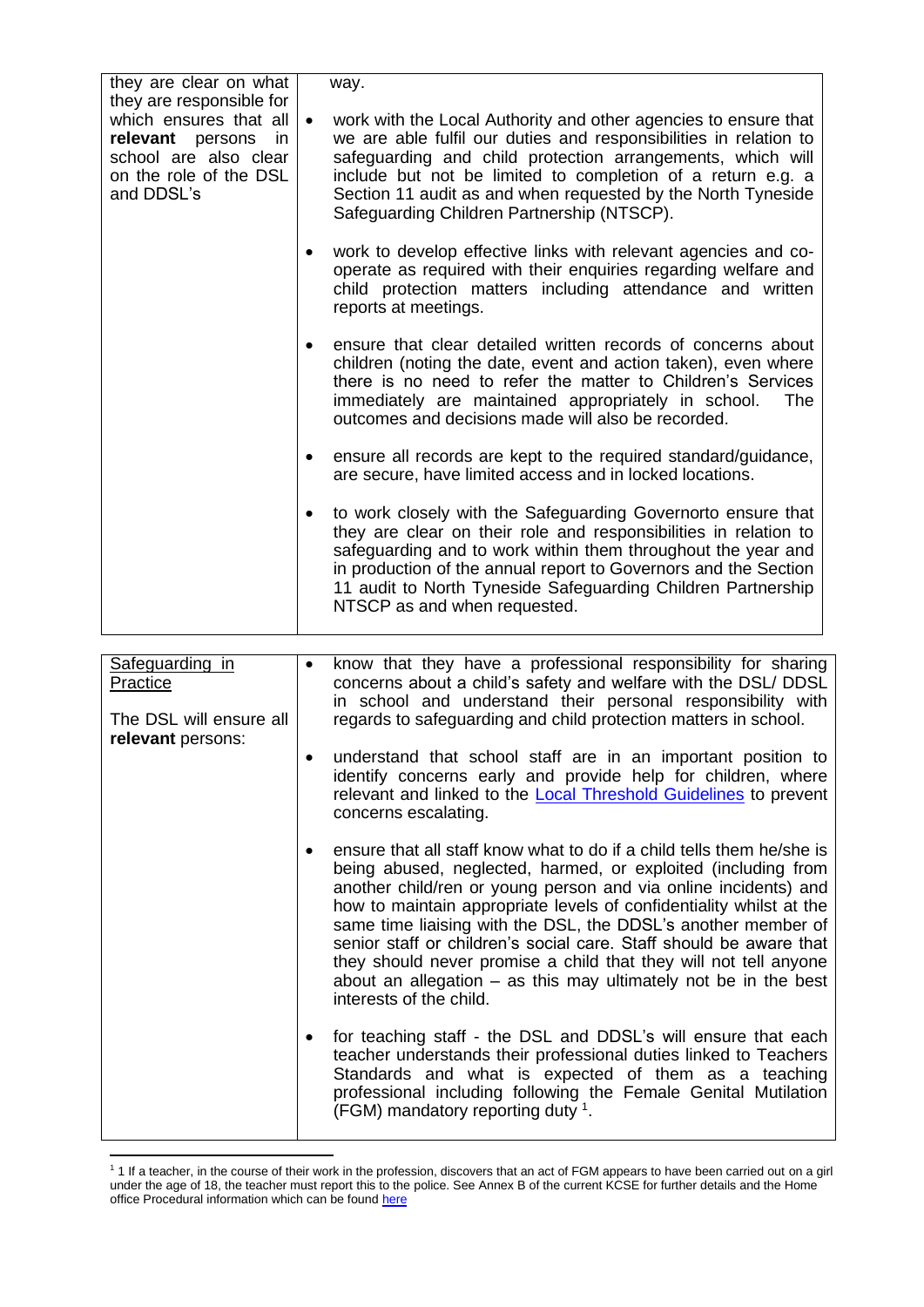| know that if a child/young person's situation does not appear to<br>$\bullet$<br>be improving, the adult with concerns should press for<br>'reconsideration' – and should clearly understand what this<br>means and how this operates within the context of the child<br>protection policy.                                                                                                                                                                                                                                                                                                                                                                                                                                                                                                                       |
|-------------------------------------------------------------------------------------------------------------------------------------------------------------------------------------------------------------------------------------------------------------------------------------------------------------------------------------------------------------------------------------------------------------------------------------------------------------------------------------------------------------------------------------------------------------------------------------------------------------------------------------------------------------------------------------------------------------------------------------------------------------------------------------------------------------------|
| understand that the local authority and NTSCP provide<br>٠<br>escalation procedures as recommended from serious case<br>reviews so a culture of effective challenge is promoted.<br>Escalation and effective challenge procedures should be used<br>when there are disagreements between professionals, service<br>areas and/or individual services regarding decisions made about<br>a child's safety, welfare and/or well-being. Escalation and<br>effective challenge procedures are <b>available here</b> and paper<br>copies will also be available in school in the Senior Leadership<br>Office for colleagues to access who do not have day to day<br>access to a school network, PC or electronic device. Electronic<br>copies of policies are found on the Google Drive Whole School<br>Policies Folder. |
| understand the need to be vigilant in identifying cases of<br>$\bullet$<br>harm/abuse and are able to immediately report concerns when<br>they arise.                                                                                                                                                                                                                                                                                                                                                                                                                                                                                                                                                                                                                                                             |
| ensure all staff should be able to reassure children that they are<br>being taken seriously and that they will be supported including<br>incidents between peers.                                                                                                                                                                                                                                                                                                                                                                                                                                                                                                                                                                                                                                                 |
| know that information a child/young person discloses regarding<br>harm/abuse of themselves or another child/young person must be<br>shared as appropriate, and cannot be kept secret.                                                                                                                                                                                                                                                                                                                                                                                                                                                                                                                                                                                                                             |
| • ensure confidentiality protocols are adhered to and information is<br>shared appropriately.                                                                                                                                                                                                                                                                                                                                                                                                                                                                                                                                                                                                                                                                                                                     |
| know how to support and to respond to a child/young person who<br>tells of harm, abuse, exploitation, or other matters that have the<br>potential to be a cause for concern/harm by following the<br>following guidance.                                                                                                                                                                                                                                                                                                                                                                                                                                                                                                                                                                                          |
| <b>RECEIVE</b>                                                                                                                                                                                                                                                                                                                                                                                                                                                                                                                                                                                                                                                                                                                                                                                                    |
| React calmly; be aware of your non-verbal messages                                                                                                                                                                                                                                                                                                                                                                                                                                                                                                                                                                                                                                                                                                                                                                |
| If you don't understand the child's communication method,<br>$\bullet$<br>reassure the child, and find someone who can                                                                                                                                                                                                                                                                                                                                                                                                                                                                                                                                                                                                                                                                                            |
| Don't interrogate the child, observe and listen, use active<br>$\bullet$<br>listening techniques                                                                                                                                                                                                                                                                                                                                                                                                                                                                                                                                                                                                                                                                                                                  |
| Don't stop a child who is freely recalling significant events<br>٠                                                                                                                                                                                                                                                                                                                                                                                                                                                                                                                                                                                                                                                                                                                                                |
| Keep responses short, simple, slow, quiet and gentle<br>٠                                                                                                                                                                                                                                                                                                                                                                                                                                                                                                                                                                                                                                                                                                                                                         |
| Don't end the conversation abruptly                                                                                                                                                                                                                                                                                                                                                                                                                                                                                                                                                                                                                                                                                                                                                                               |
| <b>REASSURE</b><br>Tell the child they are not to blame; and have done the right thing<br>٠                                                                                                                                                                                                                                                                                                                                                                                                                                                                                                                                                                                                                                                                                                                       |
| by telling you                                                                                                                                                                                                                                                                                                                                                                                                                                                                                                                                                                                                                                                                                                                                                                                                    |
| Tell the child what will happen next; be honest about what you<br>$\bullet$<br>can and can't do                                                                                                                                                                                                                                                                                                                                                                                                                                                                                                                                                                                                                                                                                                                   |
| Don't promise confidentiality; say to the child, 'Some things are<br>$\bullet$<br>so important I might have to tell them to somebody else'                                                                                                                                                                                                                                                                                                                                                                                                                                                                                                                                                                                                                                                                        |
| <b>REACT</b><br>Explain what you have to do next and whom you have to tell                                                                                                                                                                                                                                                                                                                                                                                                                                                                                                                                                                                                                                                                                                                                        |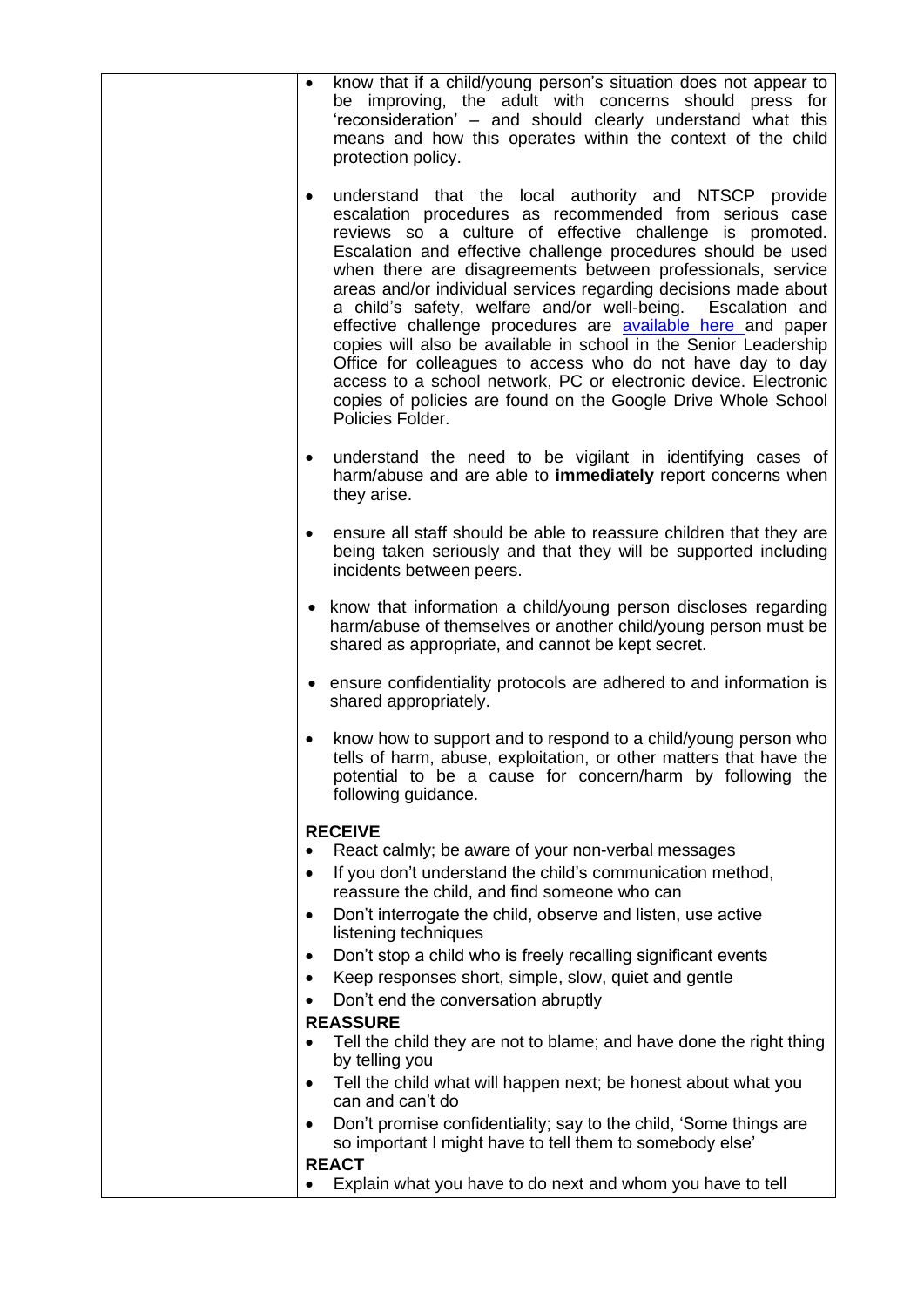| Inform the Designated Safeguarding Lead (DSL) or DDSL<br>$\bullet$                                                                                                                                                                                                                                                                                                                                                                                                                                                                                                                                                                                          |
|-------------------------------------------------------------------------------------------------------------------------------------------------------------------------------------------------------------------------------------------------------------------------------------------------------------------------------------------------------------------------------------------------------------------------------------------------------------------------------------------------------------------------------------------------------------------------------------------------------------------------------------------------------------|
| immediately<br>understands that the Head teacher, DSL or the DDSL in school<br>$\bullet$                                                                                                                                                                                                                                                                                                                                                                                                                                                                                                                                                                    |
| will disclose any information about a pupil to other members of<br>staff on a need to know basis only                                                                                                                                                                                                                                                                                                                                                                                                                                                                                                                                                       |
| recognise their duty and feel able to raise concerns about poor or<br>$\bullet$                                                                                                                                                                                                                                                                                                                                                                                                                                                                                                                                                                             |
| unsafe practice in regard to children/young people and know that<br>those concerns will be:                                                                                                                                                                                                                                                                                                                                                                                                                                                                                                                                                                 |
| addressed<br>$\bullet$                                                                                                                                                                                                                                                                                                                                                                                                                                                                                                                                                                                                                                      |
| managed sensitively and effectively<br>٠<br>dealt with in a timely manner<br>$\bullet$                                                                                                                                                                                                                                                                                                                                                                                                                                                                                                                                                                      |
| dealt with in accordance with schools agreed<br>$\bullet$<br>policies/practices, including the reporting of low level                                                                                                                                                                                                                                                                                                                                                                                                                                                                                                                                       |
| concerns policy and Whistleblowing Policy                                                                                                                                                                                                                                                                                                                                                                                                                                                                                                                                                                                                                   |
| understand that if they have a concern about another adult in<br>school (including supply staff, agency workers, volunteers,<br>governors, other staff/adults - including but not limited to Local<br>Authority, Health, etc) they must refer the matter to the Head<br>Teacher (whose contact details are noted at the end of this<br>document). Where the concerns are about the Head Teacher,<br>they should refer the matter to Chair of Governors (whose<br>contact details are noted at the end of this document) - as<br>outlined in Part 4 of the current KCSE and as noted to all adults<br>in school as part of induction and training protocols. |
| ensure that staff are able to recognise that children are capable<br>٠<br>of abusing their peers and ensure that the child protection<br>arrangements in school have in place procedures to minimise the<br>risk of peer on peer/child on child abuse and how such<br>allegations are managed.                                                                                                                                                                                                                                                                                                                                                              |
| Peer on peer abuse is most likely to include the following which cam<br>often have online elements:                                                                                                                                                                                                                                                                                                                                                                                                                                                                                                                                                         |
| • bullying (including cyberbullying, prejudice-based and<br>discriminatory bullying).                                                                                                                                                                                                                                                                                                                                                                                                                                                                                                                                                                       |
| • abuse in intimate personal relationships between peers.                                                                                                                                                                                                                                                                                                                                                                                                                                                                                                                                                                                                   |
| • physical abuse such as hitting, kicking, shaking, biting, hair<br>pulling, or otherwise causing physical harm                                                                                                                                                                                                                                                                                                                                                                                                                                                                                                                                             |
| • sexual violence, such as rape, assault by penetration and<br>sexual assault.                                                                                                                                                                                                                                                                                                                                                                                                                                                                                                                                                                              |
| · sexual harassment, such as sexual comments, remarks,                                                                                                                                                                                                                                                                                                                                                                                                                                                                                                                                                                                                      |
| jokes, and online sexual harassment, which may be<br>standalone or part of a broader pattern of abuse.                                                                                                                                                                                                                                                                                                                                                                                                                                                                                                                                                      |
| • causing someone to engage in sexual activity without                                                                                                                                                                                                                                                                                                                                                                                                                                                                                                                                                                                                      |
| consent, such as forcing someone to strip, touch themselves<br>sexually, or to engage in sexual activity with a third party.                                                                                                                                                                                                                                                                                                                                                                                                                                                                                                                                |
| • consensual and non-consensual sharing of nudes and semi<br>nudes' images and or videos (also known as sexting or youth                                                                                                                                                                                                                                                                                                                                                                                                                                                                                                                                    |
| produced sexual imagery).                                                                                                                                                                                                                                                                                                                                                                                                                                                                                                                                                                                                                                   |
| • upskirting, which typically involves taking a picture under a<br>person's clothing without their permission.                                                                                                                                                                                                                                                                                                                                                                                                                                                                                                                                              |
| . initiation/hazing type violence and rituals (this could include<br>activities involving harassment, abuse or humiliation used as                                                                                                                                                                                                                                                                                                                                                                                                                                                                                                                          |
| a way of initiating a person into a group and may also include                                                                                                                                                                                                                                                                                                                                                                                                                                                                                                                                                                                              |
| an online element).                                                                                                                                                                                                                                                                                                                                                                                                                                                                                                                                                                                                                                         |
| our full school procedures on peer on peer/child on child abuse                                                                                                                                                                                                                                                                                                                                                                                                                                                                                                                                                                                             |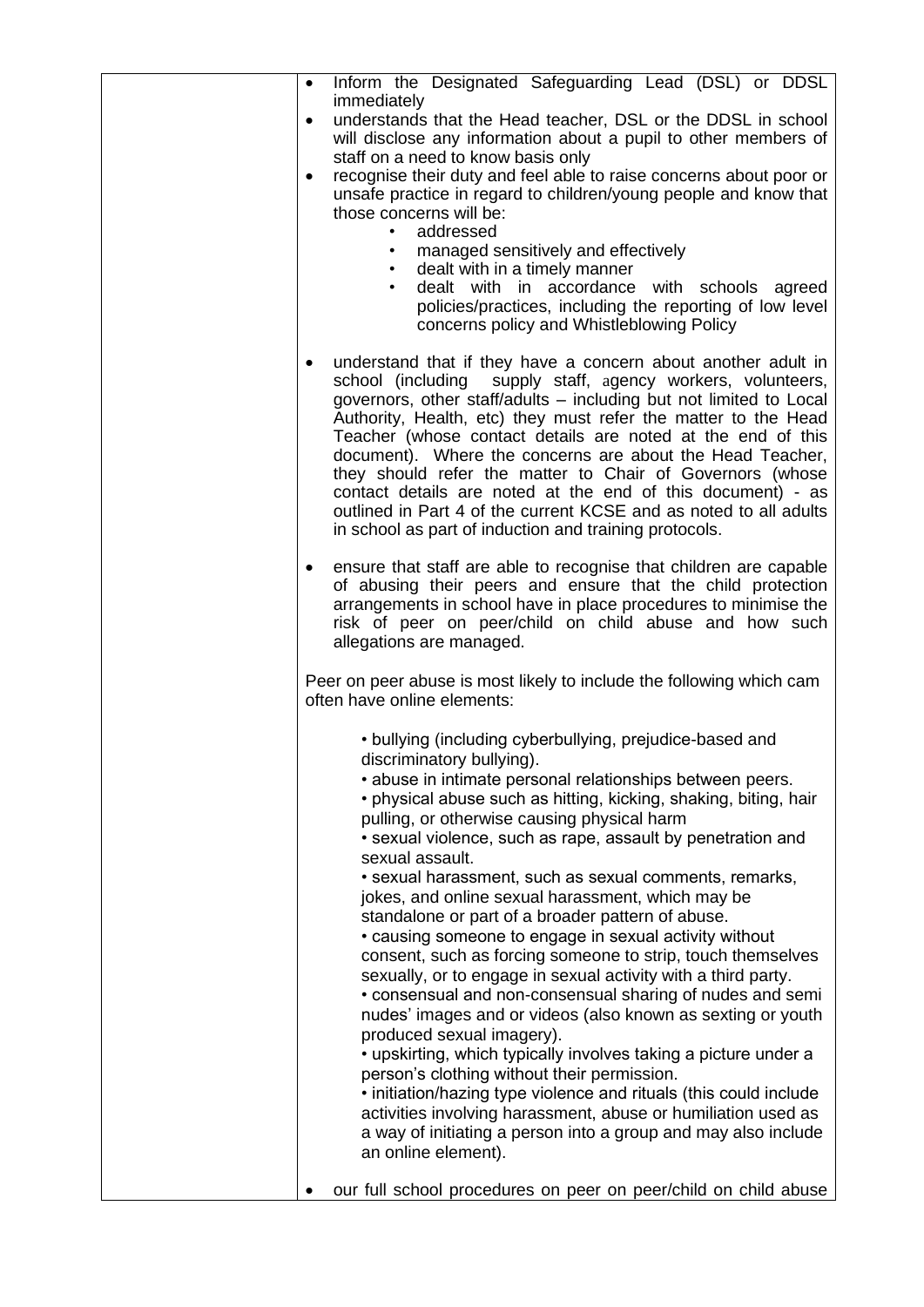| reflects the different forms this abuse can take and is clear that<br>this is abuse and will not be tolerated. This can found<br>in a separate peer on peer/child on child abuse policy<br>document.                                                                          |
|-------------------------------------------------------------------------------------------------------------------------------------------------------------------------------------------------------------------------------------------------------------------------------|
| the procedures for peer on peer/child on child also notes how<br>victims of this abuse will be supported in school and considers<br>the issues as outlined in Part 5 of the current KCSE regarding<br>child on child sexual violence and sexual harassment where<br>relevant. |

| <b>Working with Others</b><br>DSL for child<br>The                        | $\bullet$ | undertaking appropriate discussion with parents prior to<br>involvement of another agency unless doing so would place the<br>child/young person at risk of further significant harm.                                                                                                                                                                                                                                                               |
|---------------------------------------------------------------------------|-----------|----------------------------------------------------------------------------------------------------------------------------------------------------------------------------------------------------------------------------------------------------------------------------------------------------------------------------------------------------------------------------------------------------------------------------------------------------|
| protection in school will<br>co-ordinate and<br>lead<br>on the following: | $\bullet$ | contacting the Children's Social Care Front Door service for<br>information, advice and/or guidance (including use of the<br>MASH professional helpline), following the early help pathway<br>where relevant, or to make a referral where there are concerns<br>about harm a child/young person.                                                                                                                                                   |
|                                                                           |           | ensuring that all relevant persons who have contact with<br>children/young people know what to do if they have any<br>concerns about a child, including referring the matter to the<br>DSL or the DDSL.                                                                                                                                                                                                                                            |
|                                                                           | $\bullet$ | ensuring that any staff member is aware that they can make a<br>referral to Children's Social Care Front Door Service should<br>circumstances require this. They should then report any<br>actions to the DSL/DDSL as soon as is practically possible.                                                                                                                                                                                             |
|                                                                           | $\bullet$ | reporting an unexplained school absence to the child/young<br>person's Social Worker or Children's Social Care Front Door<br>service where there is a pupil who is subject to a child<br>protection plan or a Looked After Child - the Designated<br>Teacher for Looked After Children must also be informed, and<br>confirm that this will operate as a first day response or as<br>agreed as part of any inter-agency plan in place.             |
|                                                                           | $\bullet$ | ensuring that the school have in place a Designated Teacher<br>for looked-after children and previously looked-after children,<br>and that their contact details are noted in the information<br>attached at the end of this policy.                                                                                                                                                                                                               |
|                                                                           | $\bullet$ | The DSL will work with work with the headteacher and relevant<br>strategic leads (such as the Designated Teacher for looked-<br>after children and previously looked-after children) to ensure<br>children who have been allocated social worker or have<br>previously been allocated a social worker are supported with<br>their welfare and educational outcomes. This is in line with the<br>recent review of Children in Need. <sup>1</sup> ), |
|                                                                           |           | work with the Virtual School Head within the Local Authority to<br>discuss and agree how funding can best be used to support the<br>progress of these children in school and meet their needs.                                                                                                                                                                                                                                                     |
|                                                                           |           | recognise that children with special educational need (SEN)                                                                                                                                                                                                                                                                                                                                                                                        |

<sup>&</sup>lt;sup>1</sup> [DfE Review of Children in Need, June 2019](https://www.gov.uk/government/publications/review-of-children-in-need/review-of-children-in-need)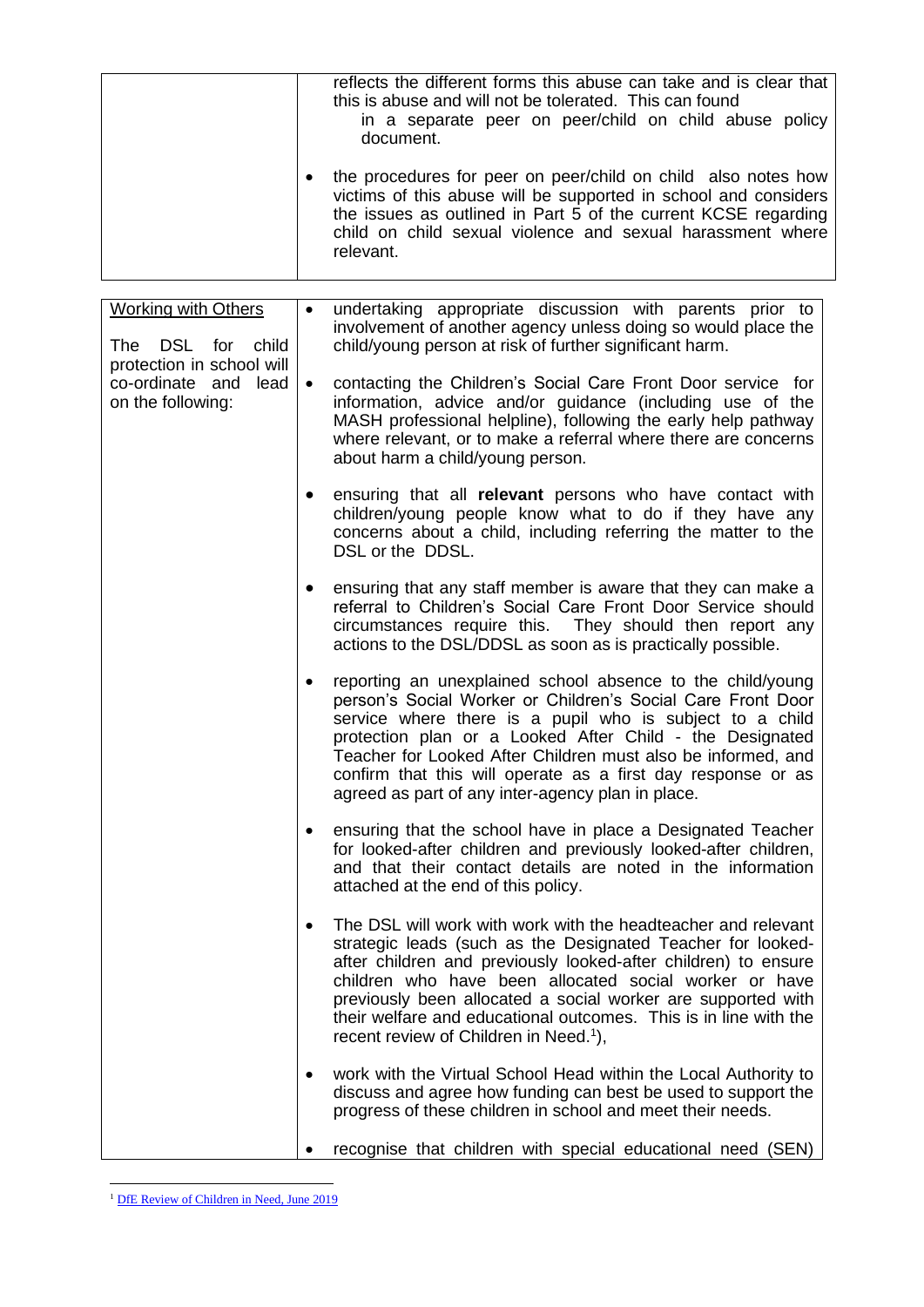|   | and disabilities can face additional safeguarding challenges<br>(see section below). The child protection procedures and<br>practices which operate in school reflect the fact that additional<br>barriers can exist when recognising abuse and neglect in this<br>group of children. |
|---|---------------------------------------------------------------------------------------------------------------------------------------------------------------------------------------------------------------------------------------------------------------------------------------|
| ٠ | when teaching about safeguarding, a one size fits all approach<br>may not be appropriate for all children especially those with<br>SEND or who have been victims of abuse.                                                                                                            |
|   | operational policy and practice in school reflects and provides<br>for children to have learning experiences including care and<br>accommodation, for short periods of time, by a host family to<br>which they are not related at set out in Annex E of the current<br>KCSE.          |

| <b>Teaching &amp; Learning</b><br><u>and</u><br><b>Curriculum</b><br>The DSL will be | $\bullet$ | children are taught about safeguarding, including online,<br>through teaching and learning opportunities, as part of<br>providing a broad and balanced curriculum. This will include<br>covering relevant issues through personal, social, health and<br>economic education (PSHE) including relationship and sex<br>education (RSE) <sup>1</sup> .                                                                                                                           |
|--------------------------------------------------------------------------------------|-----------|-------------------------------------------------------------------------------------------------------------------------------------------------------------------------------------------------------------------------------------------------------------------------------------------------------------------------------------------------------------------------------------------------------------------------------------------------------------------------------|
| required to ensure:                                                                  | $\bullet$ | that as we increasingly work online we ensure that our children<br>are safeguarded from potentially harmful and inappropriate<br>online material. We have appropriate filters and monitoring<br>systems in place.                                                                                                                                                                                                                                                             |
|                                                                                      |           | the appropriate filters and monitoring systems that we have in<br>place do not "over block", nor do they lead to unreasonable<br>restrictions as to what children can be taught with regards to<br>online teaching and safeguarding.                                                                                                                                                                                                                                          |
|                                                                                      |           | the Governing Bodycarry out an annual review of their<br>approach to online safety, supported by an annual risk<br>assessment that considers and reflects the risks children face.                                                                                                                                                                                                                                                                                            |
|                                                                                      | $\bullet$ | in accordance Part 2 and Annex D of the current KCSE we<br>have in place a policy that recognises that technology has<br>become a significant component of many safeguarding issues.<br>We have in place an effective approach to online safety which<br>empowers school to protect and educate the whole school<br>community in the use of technology <sup>2</sup> and have established<br>mechanisms to identify, intervene and escalate any incident<br>where appropriate. |
|                                                                                      | $\bullet$ | staff have an awareness of risk-taking behaviours which put<br>children in danger linked to the likes of drug taking, alcohol<br>abuse, deliberately missing education, gang or organised crime<br>involvement and sharing nudes or semi-nudes which is also<br>known as youth produced sexual imagery <sup>3</sup> .                                                                                                                                                         |

 $1$  The government has made regulations making Relationship Education (for all primary pupils) and Relationship and Sex Education (for all secondary pupils) and Health Education (for all pupils in state-funded schools) compulsory from September 2020. Guidance [available here.](https://www.gov.uk/government/publications/relationships-education-relationships-and-sex-education-rse-and-health-education/implementation-of-relationships-education-relationships-and-sex-education-and-health-education-2020-to-2021)

<sup>&</sup>lt;sup>2</sup> See DfE guidance on Teaching Online Safety in Schools **available here** 

<sup>&</sup>lt;sup>3</sup> Guidance is available in <u>Sharing nudes and semi-nudes: how to respond to an incident (overview) - GOV.UK (www.gov.uk)</u>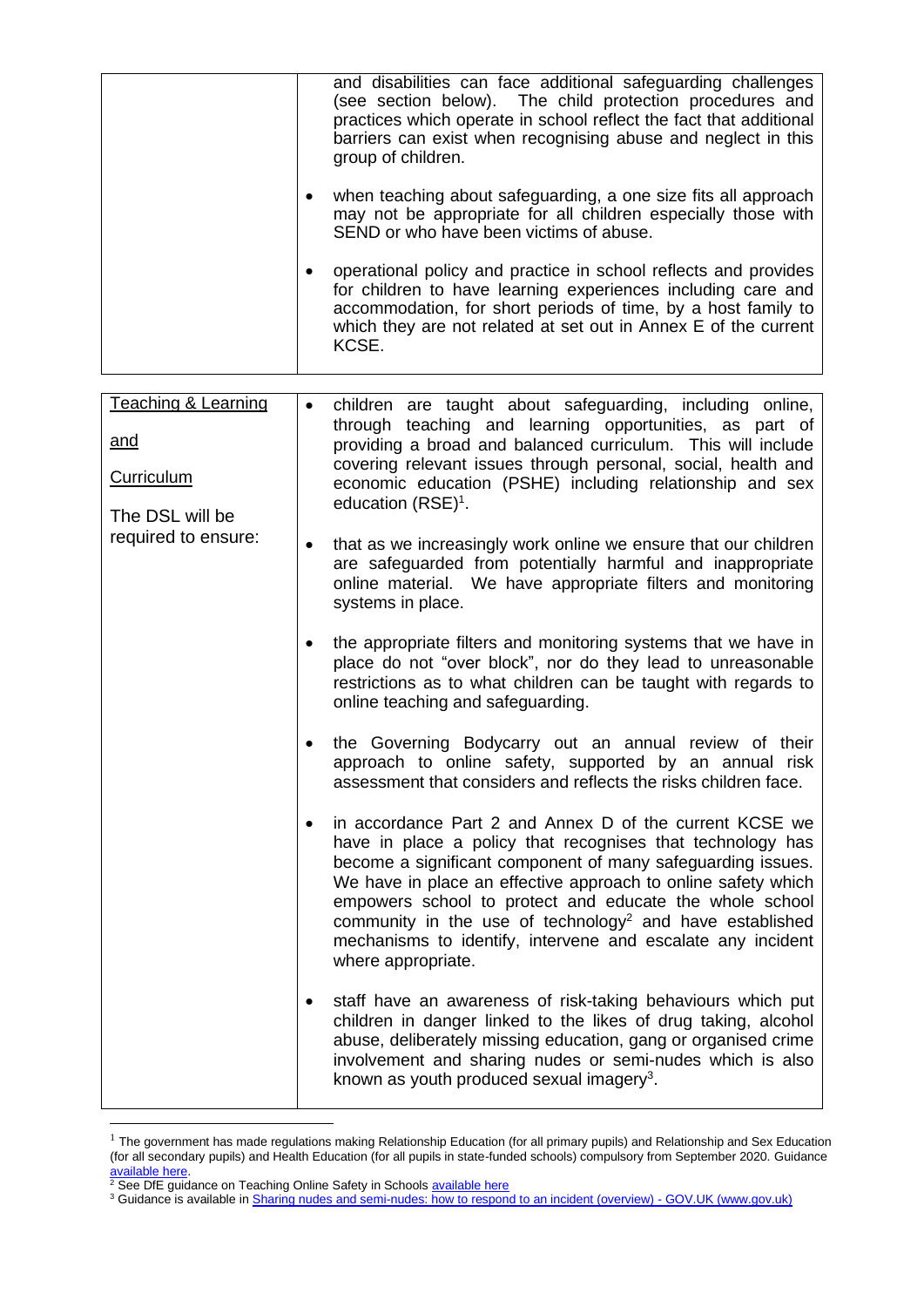|  | staff have an awareness issues can manifest themselves via<br>peer on peer/child on child abuse. This can include (but is not<br>limited to): abuse within intimate partner relationships; bullying<br>(including cyberbullying); sexual violence and sexual,<br>harassment; physical abuse such as hitting, kicking, shaking,<br>biting, hair pulling, or otherwise causing physical harm; sexting<br>and initiation/hazing type violence and rituals. |
|--|---------------------------------------------------------------------------------------------------------------------------------------------------------------------------------------------------------------------------------------------------------------------------------------------------------------------------------------------------------------------------------------------------------------------------------------------------------|
|  | staff are clear on school policy and procedures for managing<br>peer on peer/child on child abuse including child on child<br>sexual violence and sexual harassment as outlined in part 5 of<br>the current KCSE.                                                                                                                                                                                                                                       |
|  | All staff should be able to reassure victims that they are being<br>taken seriously and that they will be supported and kept safe. A<br>victim should never be given the impression that they are<br>creating a problem by reporting abuse, sexual violence, or<br>sexual harassment. Nor should a victim ever be made to feel<br>ashamed for making a report.                                                                                          |
|  | ensure (alleged) perpetrators are offered support as they may<br>also have unmet needs and any child will likely experience<br>stress as a result of being the subject of allegations and/or<br>negative reactions by their peers to the allegations against<br>them.                                                                                                                                                                                   |

# **3. SUPPORTING PUPILS**

In school we recognise that children/young people, who are harmed, abused or witness violence/abuse may find it difficult to develop a sense of self-worth, they may feel helplessness, humiliation and some sense of self-blame.

School may be the only stable, secure and predictable element in the lives of children/young person at risk. Nevertheless, when at school their behaviour may be challenging and defiant or they may be withdrawn. We recognise that some children/young people actually adopt abusive behaviours and that these children/young people must be referred on for appropriate support and intervention.

| will<br>In.<br>school<br>we | $\bullet$ | the content of the curriculum to encourage self-esteem and          |
|-----------------------------|-----------|---------------------------------------------------------------------|
| endeavour to support        |           | self-motivation.                                                    |
|                             |           |                                                                     |
| the pupils through:         |           |                                                                     |
|                             | ٠         | the school ethos which promotes a positive, supportive, and         |
|                             |           |                                                                     |
|                             |           | secure environment and gives pupils a sense of being valued.        |
|                             |           |                                                                     |
|                             | ٠         | the school's pupil behaviour policy which is aimed at supporting    |
|                             |           |                                                                     |
|                             |           | vulnerable pupils in school including those with mental health      |
|                             |           | difficulties.                                                       |
|                             |           |                                                                     |
|                             |           |                                                                     |
|                             | ٠         | ensuring all staff being aware of their responsibility to provide a |
|                             |           | consistent approach, which focuses on pupil behaviours but          |
|                             |           |                                                                     |
|                             |           | does not damage the child/young person's sense of self-worth.       |
|                             |           |                                                                     |
|                             |           |                                                                     |
|                             | ٠         | endeavouring to ensure that the pupil fully understands the         |
|                             |           | consequences of unacceptable behaviour in such a way that           |
|                             |           | preserves self-esteem and encourages future<br>positive             |
|                             |           |                                                                     |
|                             |           | relationships with peers.                                           |
|                             |           |                                                                     |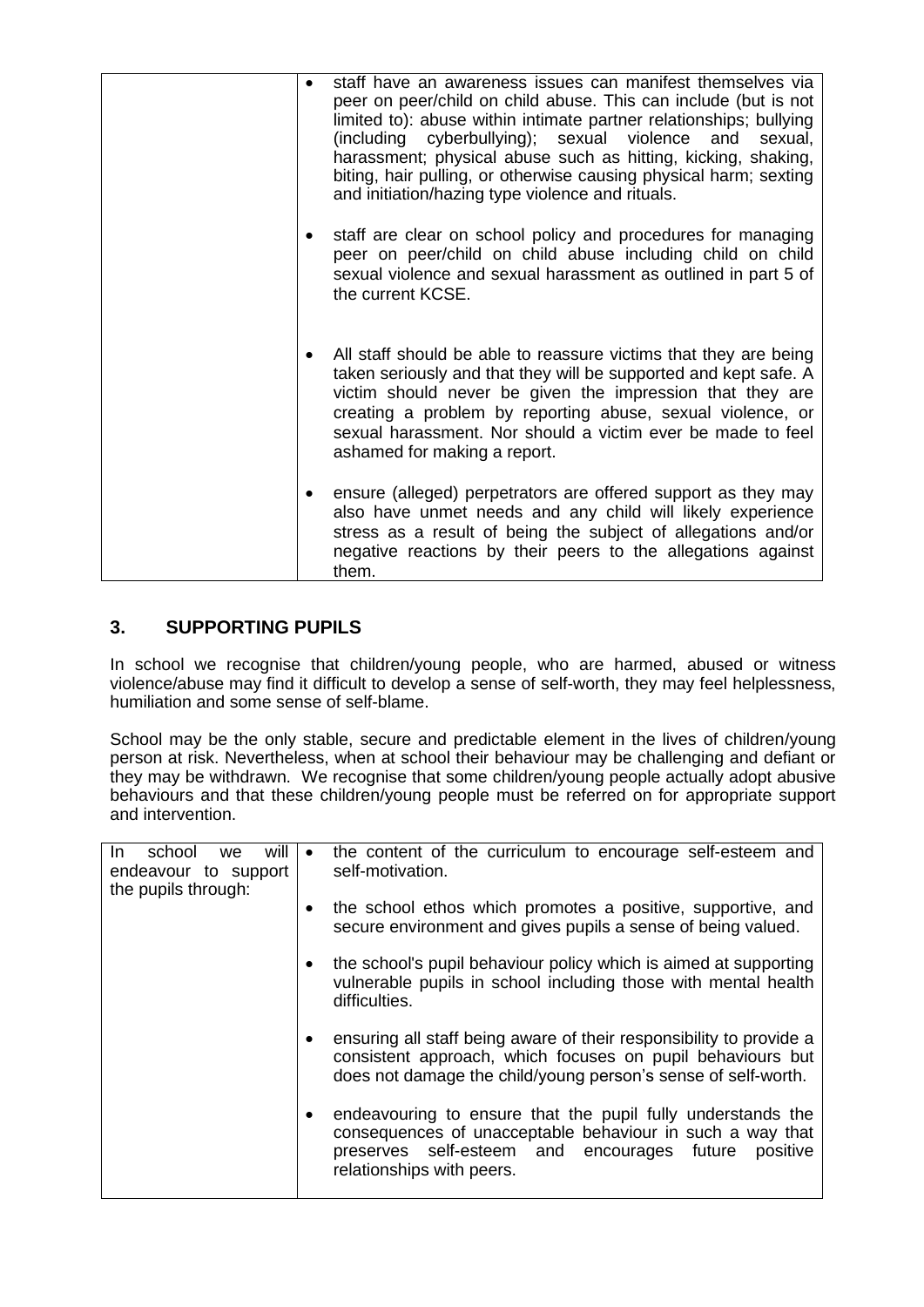|                                                                    | liaison with other agencies as appropriate which support the<br>$\bullet$<br>pupil including child and adolescence mental health services<br>where appropriate.                                                                                                                                                                                                                                                                                                                                                                                                                                      |
|--------------------------------------------------------------------|------------------------------------------------------------------------------------------------------------------------------------------------------------------------------------------------------------------------------------------------------------------------------------------------------------------------------------------------------------------------------------------------------------------------------------------------------------------------------------------------------------------------------------------------------------------------------------------------------|
|                                                                    | commitment to develop productive and supportive<br>a<br>$\bullet$<br>relationships with parents whenever it is in a pupil's best<br>interest to do so.                                                                                                                                                                                                                                                                                                                                                                                                                                               |
|                                                                    | recognition that children/young people living in a home<br>$\bullet$<br>environment where there is risk, e.g. domestic abuse, drug or<br>alcohol abuse, other health or wellbeing concerns, are<br>vulnerable and in need of support and protection.                                                                                                                                                                                                                                                                                                                                                 |
|                                                                    | fully support children as victims of abuse where they have been<br>$\bullet$<br>forced and/or coerced into behaviours that have resulted in<br>harmful, risky and exploitative situations such as criminal or<br>sexual exploitation, radicalisation, forced labour etc.                                                                                                                                                                                                                                                                                                                             |
|                                                                    | vigilantly monitoring children/young people's welfare, keeping<br>$\bullet$<br>records (separate to child/young person's school record and in<br>accordance with the schools record management practices)<br>and notifying relevant services as soon as there is a<br>recurrence of a concern.                                                                                                                                                                                                                                                                                                       |
|                                                                    | ensuring that when a pupil subject to a child protection plan<br>٠<br>leaves or the school holds relevant safeguarding information,<br>this will be transferred to the new school within 5 days for an in-<br>year transfer or within the first 5 days of the start of a new term<br>as this will help them put in place the right support to safeguard<br>this child and to help the child thrive in the school. This will be<br>transferred separately from the main pupil file (in accordance<br>with the current KCSE), ensuring secure transit and<br>confirmation of receipt will be obtained. |
| <b>Special Educational</b><br>Needs (SEN) and<br><b>Disability</b> | We recognise that statistically children/young<br>people with<br>disabilities and/or behavioural difficulties are more vulnerable to<br>harm/abuse. School staff who deal with children/young people<br>with disabilities, sensory impairments and/or emotional and<br>behaviour problems recognise that these children can face<br>additional safeguarding challenges such as                                                                                                                                                                                                                       |
|                                                                    | assumptions that indicators of possible abuse such as<br>$\bullet$<br>behaviours, mood and injury automatically relate to a child's<br>disability without further exploration<br>being more prone to peer group isolation or bullying<br>(including prejudiced based bullying) than other children<br><b>SEN</b><br>that children<br>with<br>and<br>disabilities<br>can<br>be<br>disproportionally impacted by things like bullying - without<br>outwardly showing any signs; and<br>communication barriers and difficulties in overcoming these<br>barriers                                         |
|                                                                    | To address these additional challenges, staff are made aware of<br>these increased vulnerabilities for children/young people with<br>SEND.                                                                                                                                                                                                                                                                                                                                                                                                                                                           |

# **4. PREVENTING UNSUITABLE PEOPLE FROM WORKING WITH CHILDREN/YOUNG PEOPLE**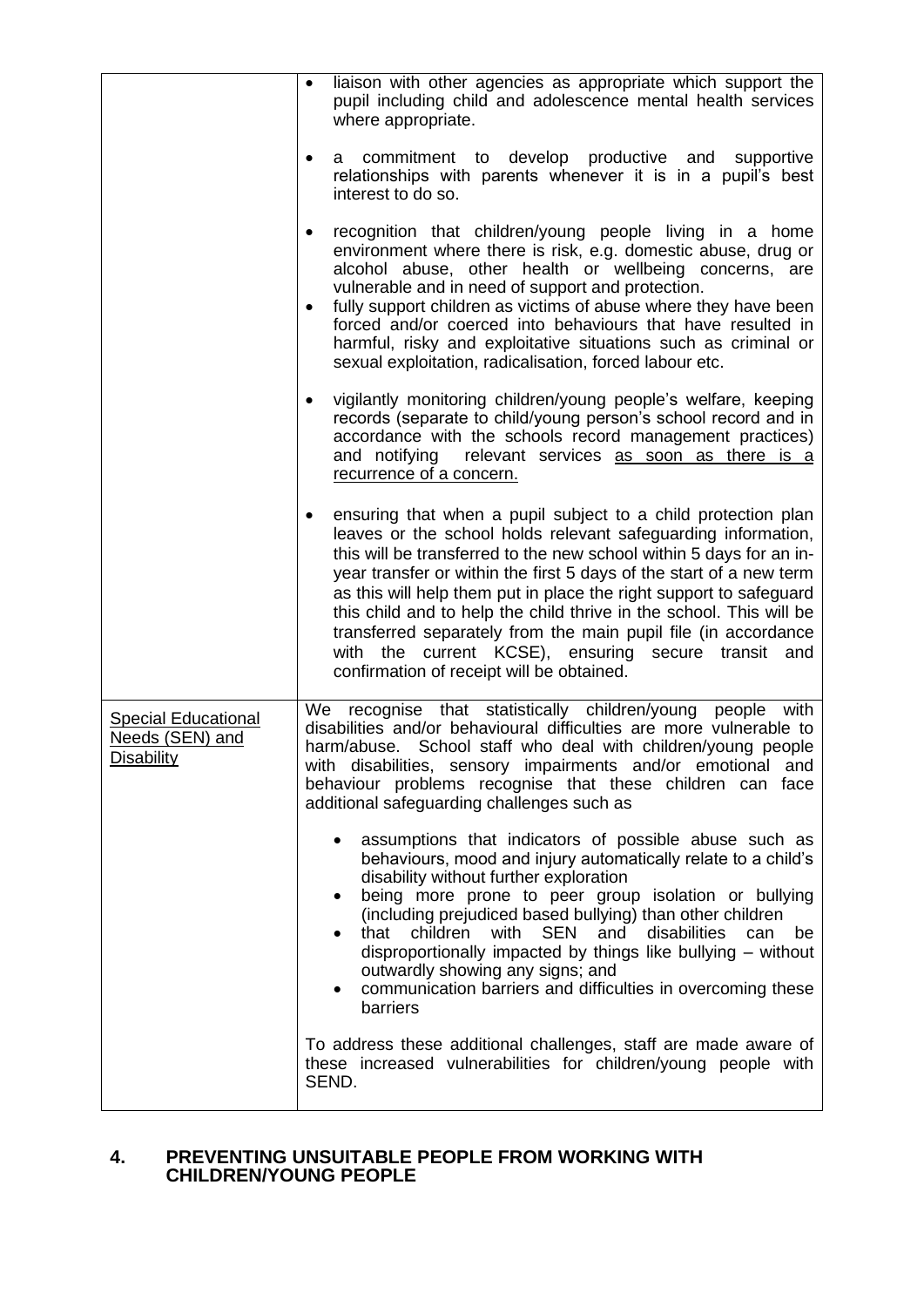| In school we will: | $\bullet$ | operate Safe Recruitment practices including ensuring                                                                                                                                                                                                                                                                                                                                                                                                                                                                                                                                                                                                                 |
|--------------------|-----------|-----------------------------------------------------------------------------------------------------------------------------------------------------------------------------------------------------------------------------------------------------------------------------------------------------------------------------------------------------------------------------------------------------------------------------------------------------------------------------------------------------------------------------------------------------------------------------------------------------------------------------------------------------------------------|
|                    |           | appropriate Data Barring Service (DBS) and reference checks<br>are undertaken according to the current KCSE for all staff,<br>supply staff, agency workers and volunteers (including<br>Governors) before individuals are appointed or placed into<br>school.                                                                                                                                                                                                                                                                                                                                                                                                         |
|                    |           | ensure that at least one member of the Governing Body and<br>the Head teacher is trained in Safe Recruitment Practices and<br>at least one person who conducts the interview has completed<br>safer recruitment training.                                                                                                                                                                                                                                                                                                                                                                                                                                             |
|                    | $\bullet$ | ensure that all Governors in maintained schools have in place<br>an enhanced DBS certificate without barred list check unless<br>they are also in regulated activity and a Section 128 check<br>regarding the management of a school <sup>1</sup> .                                                                                                                                                                                                                                                                                                                                                                                                                   |
|                    | $\bullet$ | ensure that all staff, supply staff, agency workers and<br>volunteers (including governors) are appropriately inducted and<br>supported following their appointment.                                                                                                                                                                                                                                                                                                                                                                                                                                                                                                  |
|                    |           | ensure that all staff, supply staff, agency workers and<br>volunteers (including Governors) are aware of the need for<br>maintaining appropriate and professional boundaries in their<br>relationships with pupils and parents including having access to<br>the school's code of conduct (which included procedures for<br>reporting low level concerns), and the Safer Consortium's<br>'Safer Working Practices for Adults who work with Children and<br>Young People'. Please note, from April 2020, this also<br>included an addendum in relation to potential changes to<br>working practices due to the Covid-19 lockdown. Both versions<br>are available here. |
|                    |           | Ensure that staff, supply staff, agency workers and volunteers<br>(including Governors) are aware that sexual relationships<br>between them and pupils aged under-18 are unlawful and<br>could result in legal proceedings taken against them under the<br>Sexual Offences Act 2003 (Abuse of position of trust).                                                                                                                                                                                                                                                                                                                                                     |
|                    |           | ensure that any proceedings against staff relating to child<br>protection matters are concluded in full even where the<br>member of staff is no longer employed at the school and that<br>notification of any concerns is made to the relevant authorities,<br>bodies and included in references<br>professional<br>where<br>applicable.                                                                                                                                                                                                                                                                                                                              |
|                    |           | ensure allegations are dealt with properly where school is not<br>the employer e.g. allegations against supply teachers. In no<br>circumstances will we cease to use a supply teacher due to<br>safeguarding concerns, without finding out the facts and liaising<br>with the Local Authority Designated Officer (LADO) to<br>determine a suitable outcome. When using an agency, we will<br>inform them of our process for managing allegations and will<br>keep the agency involved and informed throughout any cases                                                                                                                                               |

 $11$  In accordance with Paragraph 138 and 144-147 of KSCE 2020 which notes a person prohibited under S128 is also disqualified from holding or continuing to hold office as a Governor of a maintained school (e.g., Community or Foundation School (Church or Learning Trust)).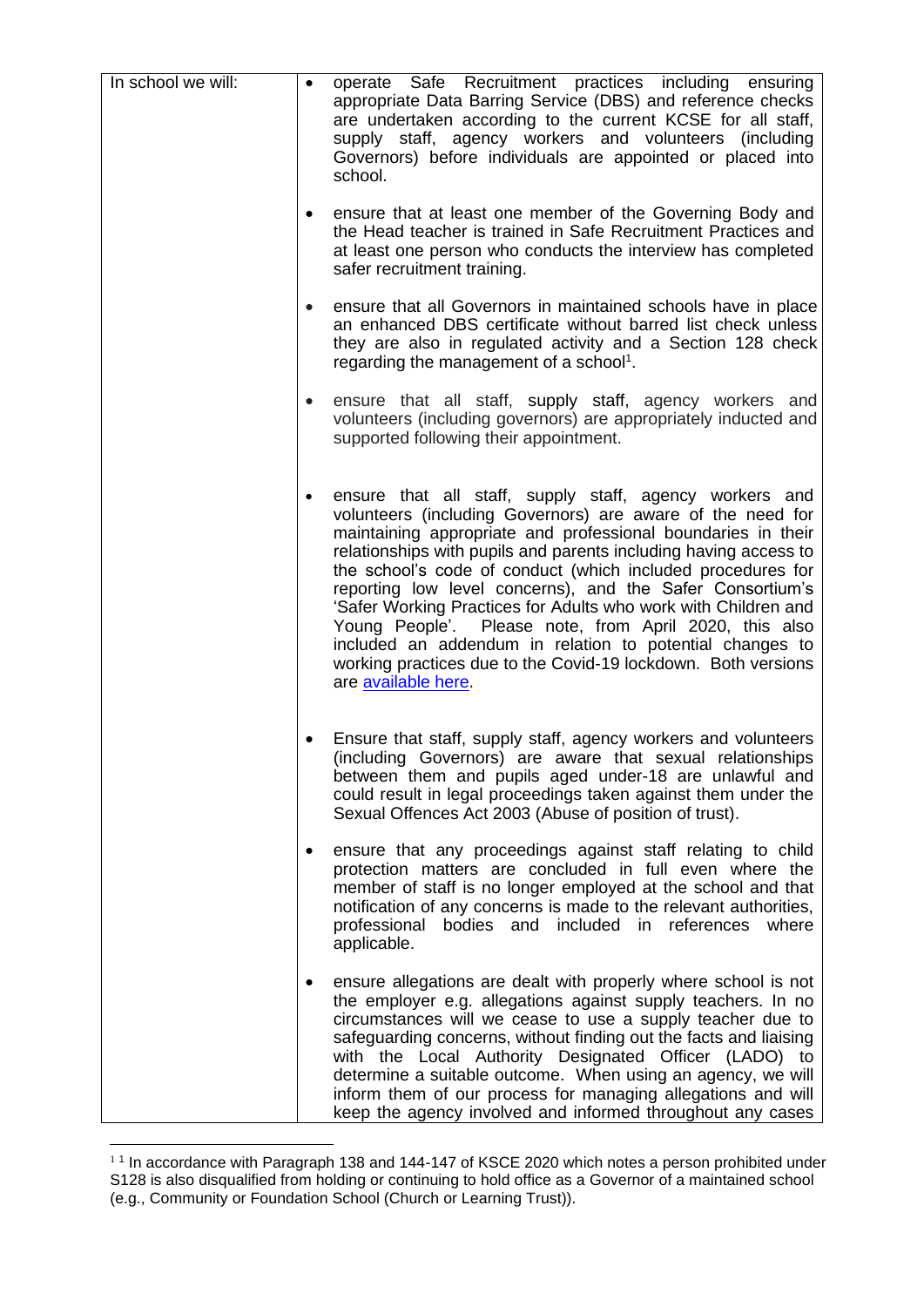| <b>Allegations Management:</b><br>implement Part 4 of the current KCSE (Allegations<br>$\circ$<br>made against/Concerns raised in relation to teachers,<br>including supply teachers, other stuff, volunteers, and<br>contractors) and all other relevant Safeguarding and<br>Child Protection policies.<br>o in the event of an allegation against staff, school will<br>consult with the Designated Officer in the Local<br>Authority (referred to as the LADO) - see the<br>information attached for contact details. | of allegations against their agency/supply workers. |
|--------------------------------------------------------------------------------------------------------------------------------------------------------------------------------------------------------------------------------------------------------------------------------------------------------------------------------------------------------------------------------------------------------------------------------------------------------------------------------------------------------------------------|-----------------------------------------------------|
|                                                                                                                                                                                                                                                                                                                                                                                                                                                                                                                          |                                                     |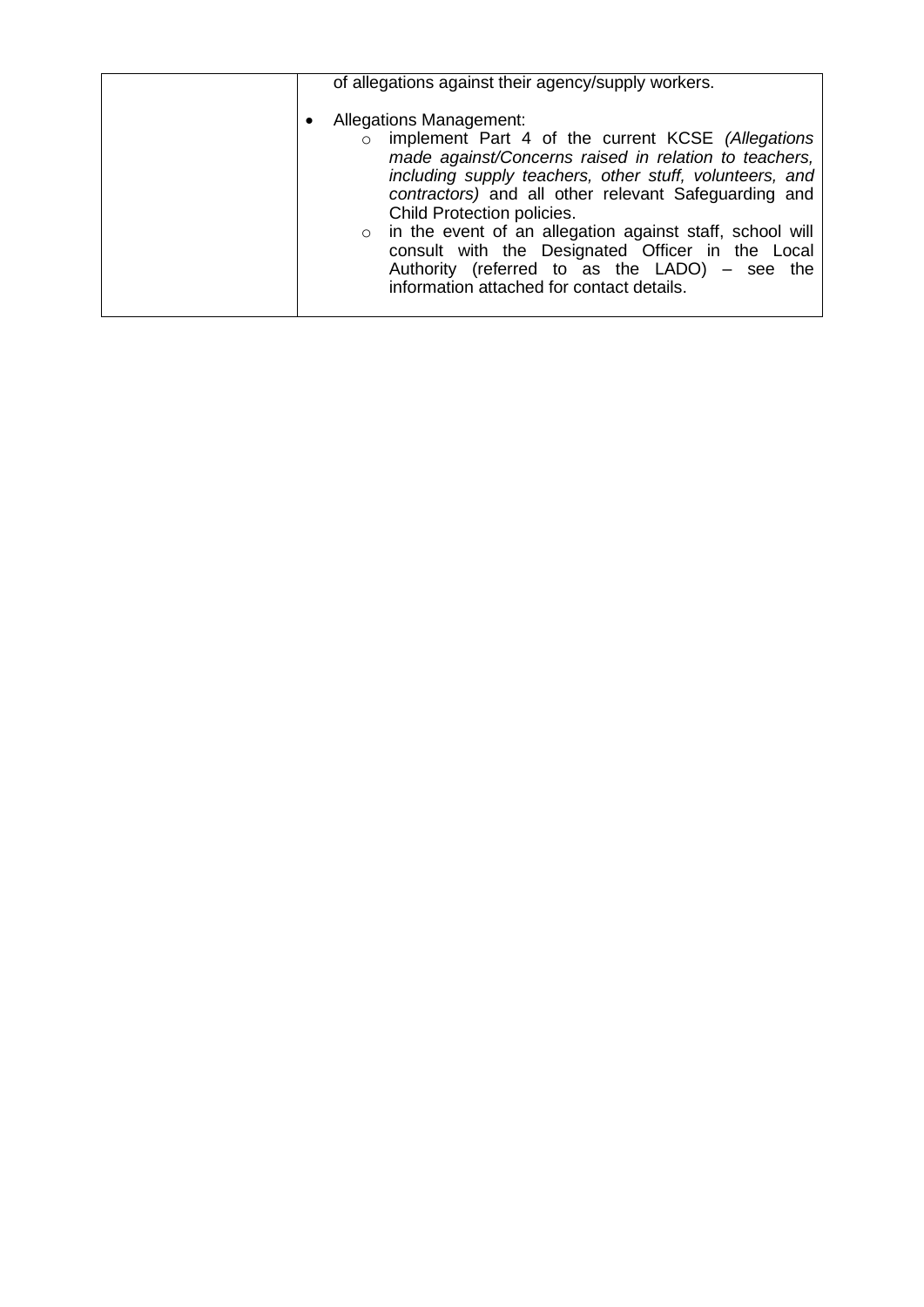# **Sir James Knott Nursery School**

# **Contact Details for Child Protection and Safeguarding as at: 16th September 2021**

# (\*these details will next be reviewed on the annual basis to ensure that they remain relevant)

| <b>Designation/Role</b>                    | <b>Contact Details</b>                                    |                                    |  |  |
|--------------------------------------------|-----------------------------------------------------------|------------------------------------|--|--|
| <b>Head Teacher</b>                        | Name: John Croft                                          | Telephone(s): 0191 257 4441        |  |  |
|                                            |                                                           |                                    |  |  |
|                                            | Email: john.croft@sirjamesknottnursery.org.uk             |                                    |  |  |
|                                            | Mobile(s): Kept in the school office                      |                                    |  |  |
| <b>Chair of Governors</b>                  | Name: Linsey Garr                                         | Telephone(s): 0191 257 4441        |  |  |
|                                            |                                                           |                                    |  |  |
|                                            | Email: Igarr@west-boldon.co.uk                            |                                    |  |  |
|                                            | Mobile(s): Kept in the school office                      |                                    |  |  |
| Designated Safeguarding<br>Lead (DSL):     | Name: John Croft                                          | Telephone(s): 0191 257 4441        |  |  |
|                                            | Email: john.croft@sirjamesknottnursery.org.uk             |                                    |  |  |
|                                            | Mobile(s): Kept in the school office                      |                                    |  |  |
| Deputy Designated                          | Name: Nicki Battensby                                     | Telephone(s): 0191 257 4441        |  |  |
| Safeguarding Lead                          | Email: nicki.battensby@sirjamesknottnursery.org.uk        |                                    |  |  |
| (DDSL):                                    | Mobile(s): Kept in the school office                      |                                    |  |  |
|                                            | Name: Demi McMullen                                       |                                    |  |  |
|                                            | Email: demi.mcmullen@sirjamesknottnursery.org.uk          | Telephone(s): 0191 257 4441        |  |  |
|                                            | Mobile(s): Kept in the school office                      |                                    |  |  |
|                                            |                                                           |                                    |  |  |
|                                            | Name: Jane Armstrong                                      | Telephone(s): 0191 257 4441        |  |  |
|                                            | Email: jane.armstrong@sirjamesknottnursery.org.uk         |                                    |  |  |
|                                            | Mobile(s): Kept in the school office                      |                                    |  |  |
| Designated Teacher for                     | Name: John Croft                                          | Telephone(s): 0191 257 4441        |  |  |
| Looked After Children                      | Email: john.croft@sirjamesknottnursery.org.uk             |                                    |  |  |
|                                            | Mobile(s): Kept in the school office                      |                                    |  |  |
| Designated Safeguarding                    | Name: Linsey Garr<br>Telephone(s): 0191 257 4441          |                                    |  |  |
| Governor:                                  | Email: Igarr@west-boldon.co.uk                            |                                    |  |  |
|                                            | Mobile(s): Kept in the school office                      |                                    |  |  |
| Designated Officer-                        | LADO-Contactable through the Front Door Service-See below |                                    |  |  |
| <b>Local Authority</b>                     |                                                           |                                    |  |  |
|                                            |                                                           |                                    |  |  |
| <b>Front Door</b>                          | 0345 2000 109                                             | <b>MASH Professional Helpline</b>  |  |  |
|                                            |                                                           | 0191 643 5555                      |  |  |
| Access to Multi-agency<br>Safeguarding Hub | Out of Hours: 0330 333 7475                               |                                    |  |  |
| (MASH)                                     | (evenings and weekends)                                   |                                    |  |  |
| <b>Adult Social Care</b>                   | 0191 6432777                                              |                                    |  |  |
| Gateway Team                               |                                                           |                                    |  |  |
| Police                                     | Emergency 999                                             |                                    |  |  |
|                                            | Non-emergency number 101                                  |                                    |  |  |
| <b>Prevent Duty</b>                        | <b>Dedicated DFE</b>                                      |                                    |  |  |
|                                            | Prevent line 020 7340 7264                                |                                    |  |  |
| <b>NSPCC Help Lines:</b>                   | National Whistleblowing helpline                          | Report Abuse in Education helpline |  |  |
|                                            | 0800 028 0285                                             | 0800 136 663                       |  |  |
|                                            | help@nspcc.org.uk                                         | help@nspcc.org.uk                  |  |  |
| Integrated Locality                        | North West-Based at Shiremoor                             | South West-Based at Howdon         |  |  |
| Teams:                                     | Children's Centre-6432110                                 | Children's Centre-6432229          |  |  |
|                                            |                                                           |                                    |  |  |
|                                            | The Coast-Based at Whitley Bay                            | Central-Based at Riverside         |  |  |
|                                            | Customer First Centre-6438804                             | Children's Centre-6438899          |  |  |
|                                            |                                                           |                                    |  |  |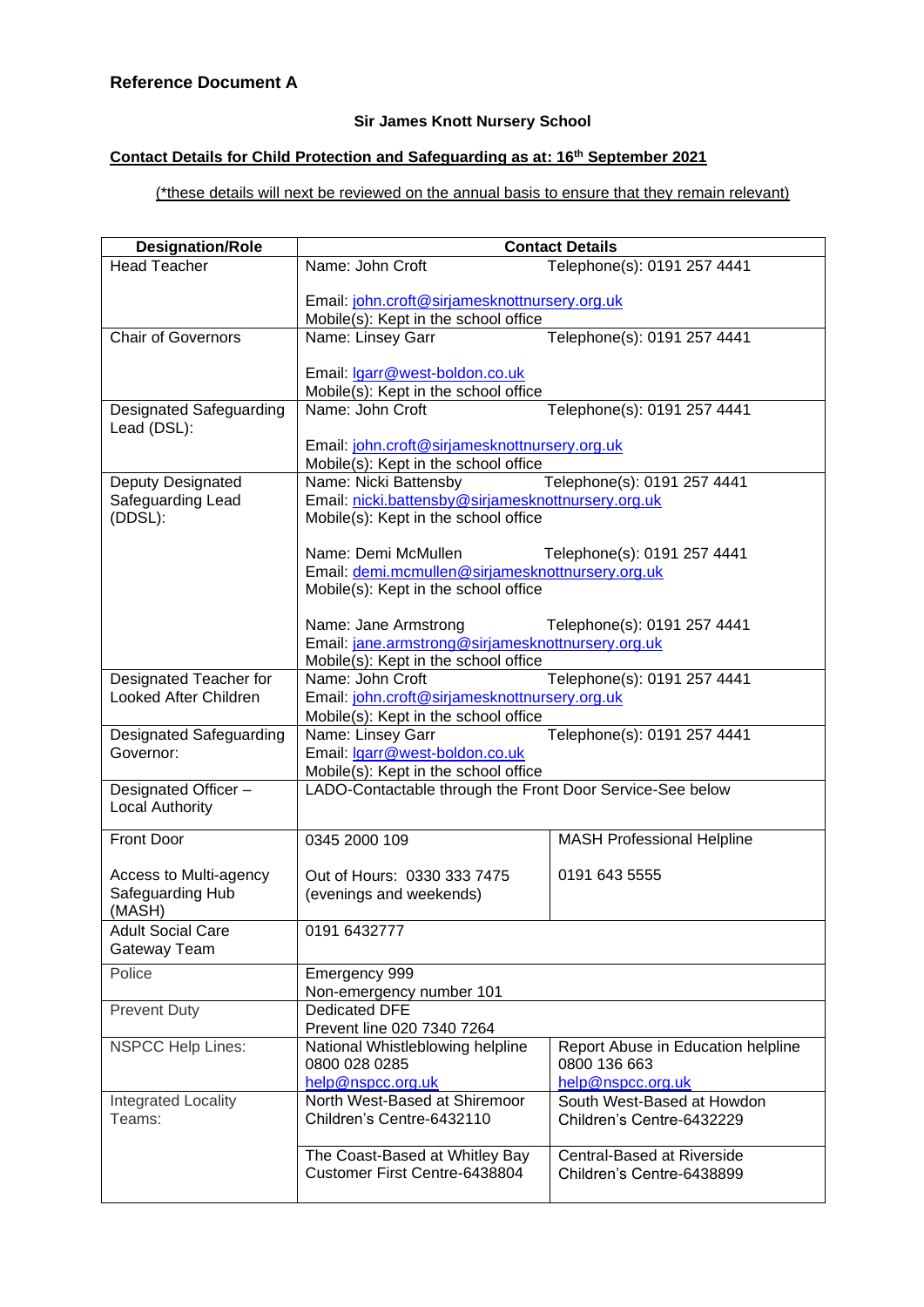# **Reference Document B**

# **Links to other procedures in School**

This policy does link to other school procedures and therefore must be read in conjunction with other related policies in school. This includes, but is not limited to the following list.

- 1. Anti-bullying (including racist, disability, and homophobic or transphobic abuse)
- 2. Attendance management
- 3. Allegations made against/Concerns raised in relation to teachers, including supply teachers, for the staff, volunteers and contractors
- 4. Arrangements for those educated in alternative provisions and those educated other than in school
- 5. Behaviour policy
- 6. Children Missing Education policy
- 7. Complaints
- 8. Confidentiality, data protection and information sharing
- 9. E-safety, use of the internet (including acceptable use policy), photography and mobile phones
- 10. Exclusions
- 11. First aid
- 12. Health & Safety
- 13. Inclusion and Special Educational Needs and Disability (SEND)
- 14. Induction procedures
- 15. Intimate care policy
- 16. Lettings & school security
- 17. Looked after and previously looked after children policy including those with current or previous social work support
- 18. Medication policy
- 19. Children and young people's Mental Health and Wellbeing policy
- 20. Peer on Peer abuse/Child on Child abuse *including managing allegations made against other children/young people including sexual violence and sexual harassment as outlined in Part 5 of the current Keeping Children Safe in Education*
- 21. Physical intervention & use of reasonable force
- 22. Promoting equality & diversity
- 23. Preventing radicalisation and extremism
- 24. PSHE policy, including RSE policy (Relationship and Sex Education)
- 25. Early Years Pupil Premium Policy
- 26. Recruitment, selection DBS and vetting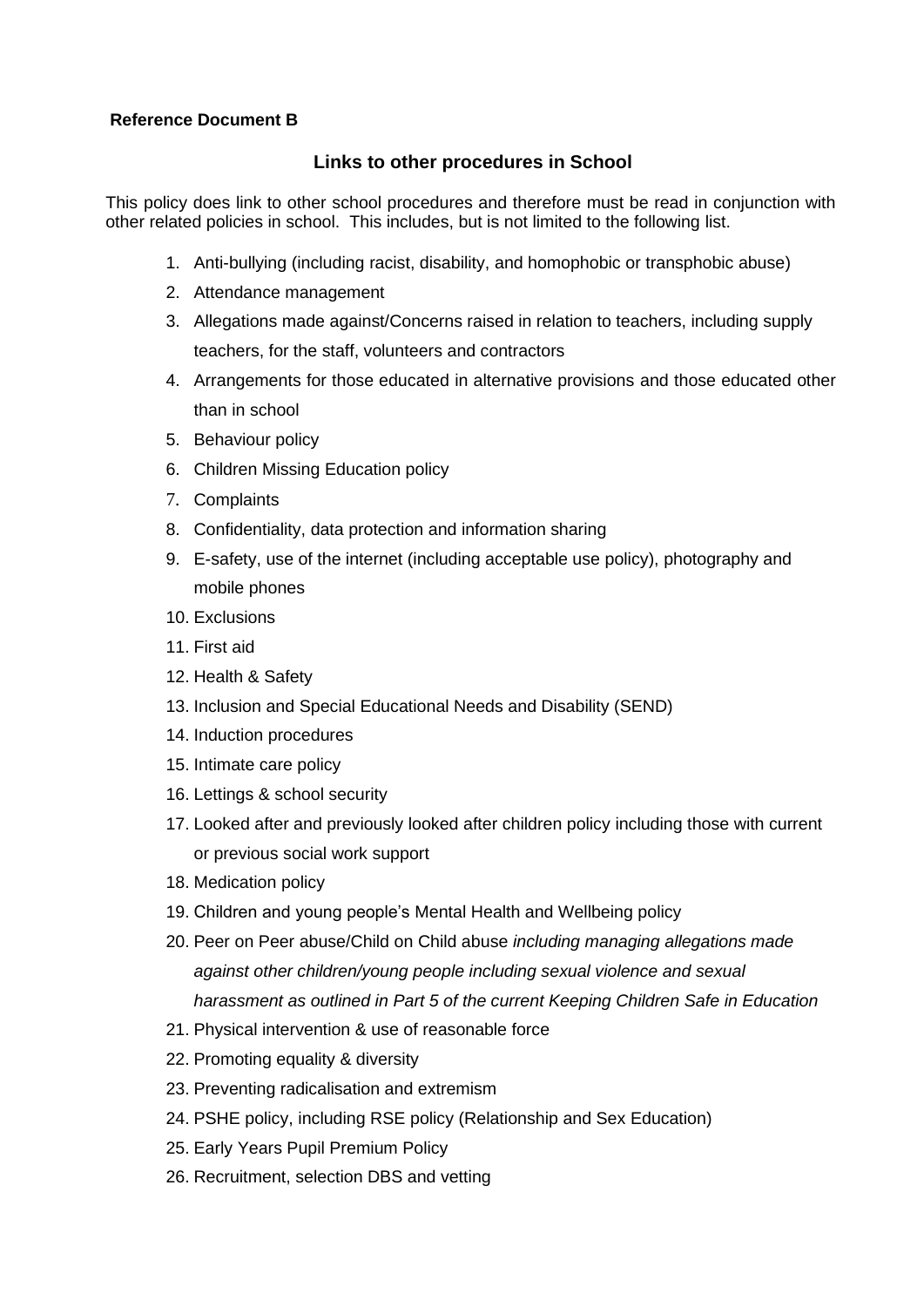- 27. School trips and visits
- 28. Staff behaviour policy (code of conduct) including reporting of low level concerns
- 29. Transient children policy
- 30. Visitors, supply staff, agency workers and volunteers (including Governors)
- 31. Whistle blowing
- 32. Young Carers policy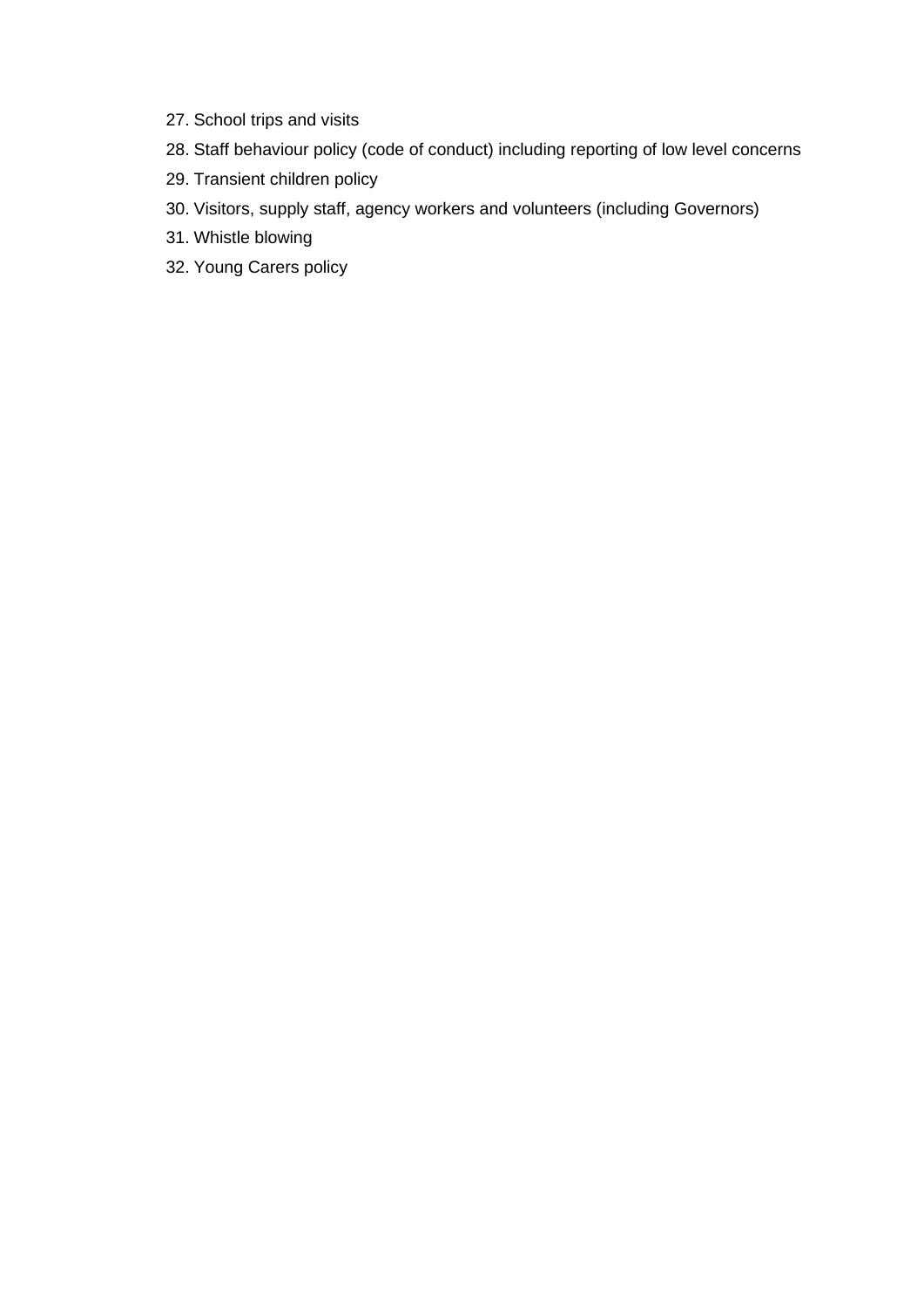# **Reference document C**

### **Covid-19 addendum-North Tyneside School Safeguarding and Child Protection Policy**

This addendum should be used as additional child protection and safeguarding guidance to all staff in school of their safeguarding and safer working practice responsibilities when operating in different circumstance to usual due to Covid-19 restrictions. Additions should be made to this document where necessary to ensure the information is bespoke to each setting. This information is in addition to the school's full child protection policy document and should be made available publicly. Schools should decide as and when this addendum to the main policy applies.

### **Introduction**

This document provides an addendum to our School Safeguarding and Child Protection policy during the Covid-19 pandemic as recommended in the DfE safeguarding guidance for schools issued at the beginning of the pandemic.

We are currently operating different to business as usual. However, a number of important safeguarding principles remain the same:

- Keeping Children Safe in [Education](https://www.gov.uk/government/publications/keeping-children-safe-in-education--2) (KCSE) is statutory safeguarding guidance that schools and colleges should continue to have regard to as required by legislation and/or their funding agreements.
- the best interests of children must always continue to come first.
- safeguarding concerns about any pupil should be acted on immediately and concerns reported as and when they arise including completing written records where necessary.
- know that information a child/young person discloses regarding harm/abuse of themselves or another child/young person must be shared as appropriate, and cannot be kept secret.
- staff must understand they have a professional responsibility to report concerns ensuring confidentiality protocols are adhered to and information is shared.
- children should continue to be protected when they are online.
- it is essential that unsuitable people are not allowed to enter the children's workforce and/or gain access to children.

#### **Staff training and induction**

All school staff have accessed child protection training within the last three years with regular updates where relevant from the DSL or deputy DSL so are aware of issues to be concerned about. For staff who need an update, an e-learning session is [available here.](https://forms.gle/nfUcyuCvUkFcKEVs6)

If staff need to work in different settings they should be given an appropriate level of safeguarding induction by the receiving school. If staff work in different settings, the level of safeguarding induction required will be judged on a case-by-case basis as usually, they will already have received safeguarding training in their own school.

Induction should include but is not limited to the following

- The school's child protection policy.
- Current and ongoing change of DSL arrangements.
- Contact details for the Multi Agency Safeguarding Hub (MASH) helpline and Front Door should they not be able to contact a DSL or deputy and need to directly report a concern.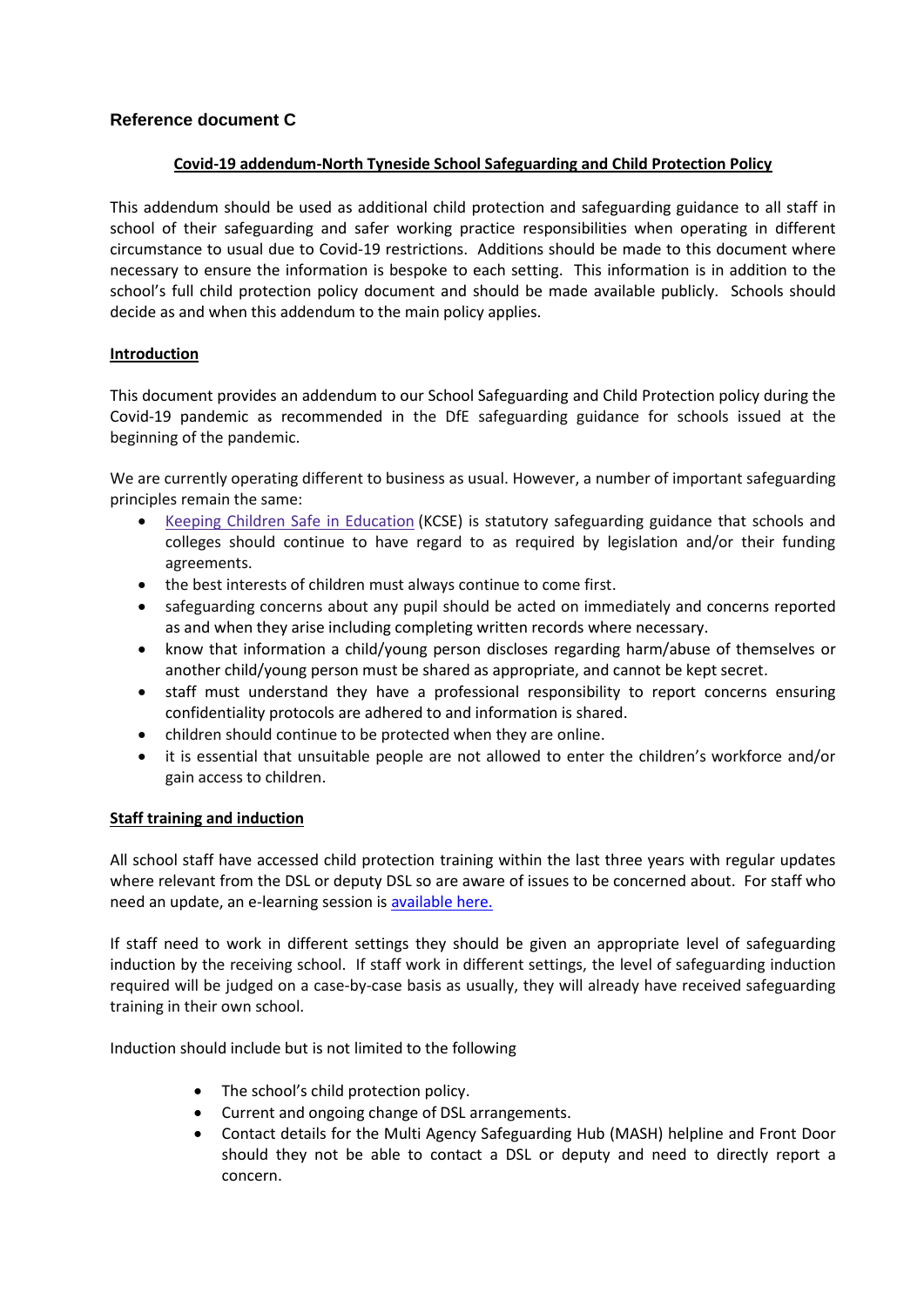- An awareness of how to record concerns should they need to document safeguarding concerns.
- The code of conduct for that setting.
- Re-read Part 1 of the current Keeping Children Safe in Education (KCSE), which outlines types of abuse and neglect and what to do about it.

All visitors to the school including staff shared from another setting, will be required to sign in at reception in accordance with the visitor's protocol and will be required to adhere to the conditions contained in this document. In addition to child protection, safeguarding and health and safety, this visitor's protocol is noted as being part of the 'induction' for visitors to the school. This is [available here](https://secure2.sla-online.co.uk/v3/Resources/Page/11216) on the school's HR page on the Education Services website.

These procedures should also be applied where sharing of staff with other settings is needed. We expect these standards to be in place for visiting staff coming into our school or schools receiving our staff and will liaise with all settings our staff work from to ensure these safer working principles are applied. Further information is available below regarding 'code of conduct'.

# **Designated Safeguarding Lead coverage in school**

We endeavour to have a DSL (or deputy) available on site at all times. However, it is recognised that in exceptional circumstances this may not always be possible, and where this is the case there are two options we will consider:

- a trained DSL (or deputy) from the school will be available to be contacted via phone or online video - for example working from home.
- sharing trained DSLs (or deputies) with other schools (who should be available to be contacted via phone or online video).

Where a trained DSL (or deputy) is not on site, in addition to one of the above options, a senior leader will take responsibility for co-ordinating safeguarding on site. This might include updating and managing access to child protection files, liaising with the offsite DSL (or deputy) and as required liaising with children's social workers where they require access to children in need and/or to carry out statutory assessments at the school.

Whatever the scenario, school will ensure that staff and volunteers always have access to a trained DSL (or deputy) and know on any given day who that person is and how to speak to them.

# **What to do if you're worried about a child or young person**

During periods of lockdown and isolation, some children and young people have been exposed to new or heightened risks of harm at home, out in the community or online. There may be safeguarding concerns that we become aware of whether we have contact with children and young people virtually or we see them in person as they return to school. In all cases, normal safeguarding procedures should apply. Capacity to support this has been increased within the North Tyneside MASH team and through the MASH professional's helpline.

We will as a school, continue to be vigilant in all areas of safeguarding but recognise there may be an increase in particular areas of concern and will act and intervene appropriately, seeking support of other services and professionals where relevant. These concerns may include but are not limited to the following-neglect, domestic abuse, online safety issues, exploitation, mental health issues, young carers.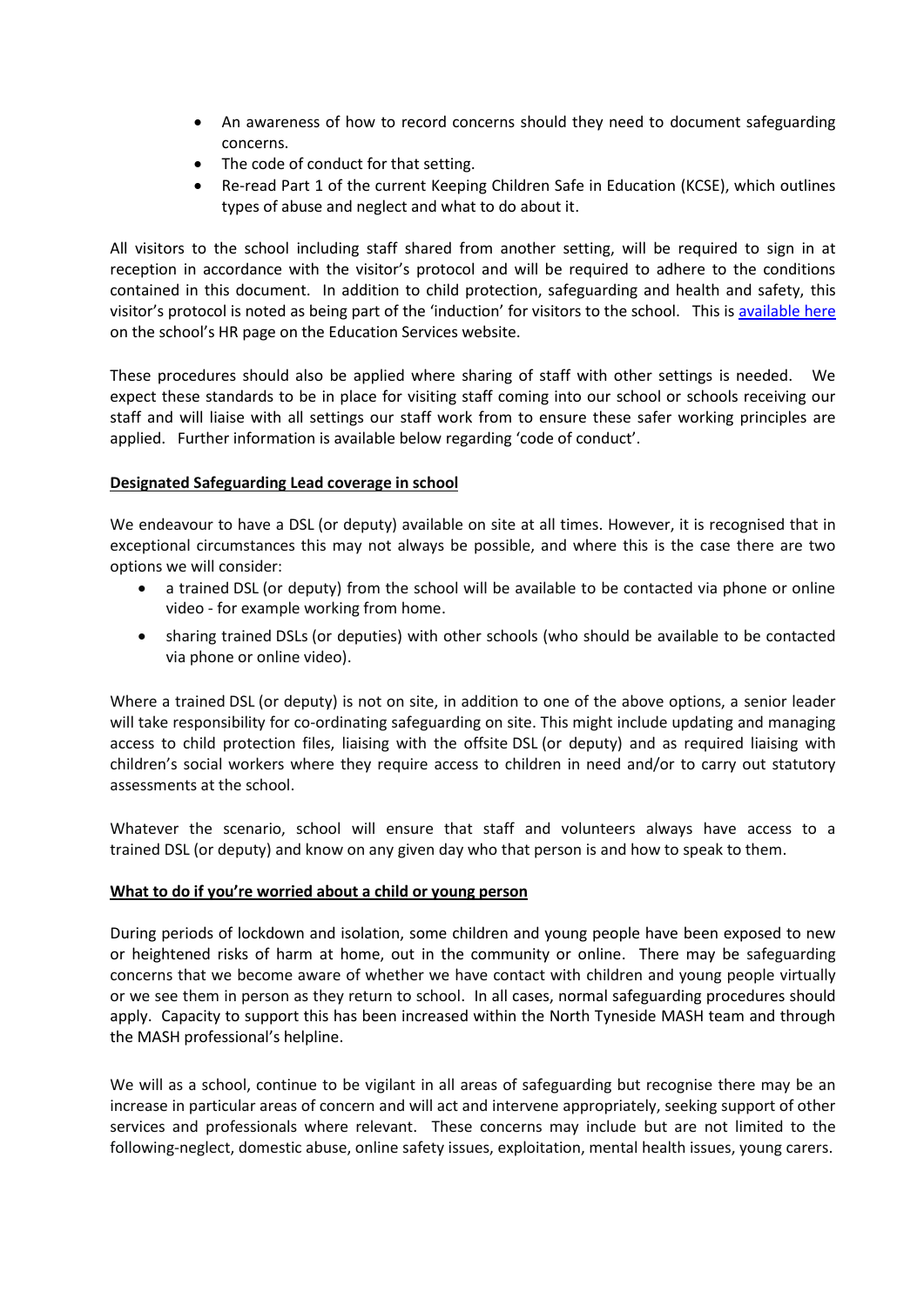We will ensure recording of safeguarding and welfare concerns for *all* children (whether they are in school or isolated at home) remains accurate by doing all we reasonably can to ask parents, carers and other multi-agency partners to advise of any changes regarding welfare, health and wellbeing that we should be aware of.

# **Also remember that**

- Children are also capable of abusing their peers including online and we will continue to manage any report of such abuse and offer support for victims in line with the principles as set out in Part 5 of [KCSE](https://www.gov.uk/government/publications/keeping-children-safe-in-education--2) regardless of the different circumstances we are operating in.
- Abuse can happen online.
- Prevent is a vital part of our work to safeguard children from radicalising influences, and it remains in operation in local authorities during this challenging time.
- Information about a pupil may sometimes only be shared with other staff on a need to know basis.

### **Reporting concerns about a child/young person**

If you have concerns about a child's welfare,

- contact the available DSL (or deputy) in the first instance if available, even by phone as set out above. If not available, staff should then speak to another member of senior staff. This could be someone acting in place of the DSL.
- If a DSL or deputy DSL is not available and advice is needed, staff should call the **MASH professionals helpline** on **0191 643 5555.**
- If a safeguarding referral is needed (MASH advice line can support this decision), staff should ring the **Front Door number** on **0345 2000 109.**
- Report any actions to the DSL or deputy DSL as soon as is practically possible.
- Document all records of decisions made and actions taken.

#### **Working with others**

The school will continue to work with relevant multi-agency professionals regardless of the different circumstances we operate in to support pupils with child protection plans or any such agreed plans regarding pupil welfare. The school will work closely with those with special education needs such as those with Education, Health and Care Plans (EHCPs) and will make close links with the virtual school head (VSH) for looked-after and previously looked-after children to support any specific arrangements needed.

If a child needs to attend another setting, we will continue to ensure any relevant welfare and child protection information is appropriately shared ideally before the child arrives and, where that is not possible as soon as reasonably practicable. Where possible this will be between DSL/DDSLs or SENCOs (as appropriate) and if not, senior leaders will take responsibility. As a minimum the receiving setting should, as appropriate, be aware of the reason the child is vulnerable and any arrangements in place to support them, have access to a vulnerable child's EHC plan, child in need plan, child protection plan or, for looked-after children, their personal education plan and know who the child's social worker is (and, for looked-after children, who the responsible virtual school head is as they should manage this process for looked-after children).

We will continue to have appropriate regard to data protection law but understand that does not prevent the sharing of information for the purposes of keeping children safe. Further advice about information sharing can be found in part 2 of the current Keeping Children Safe in Education.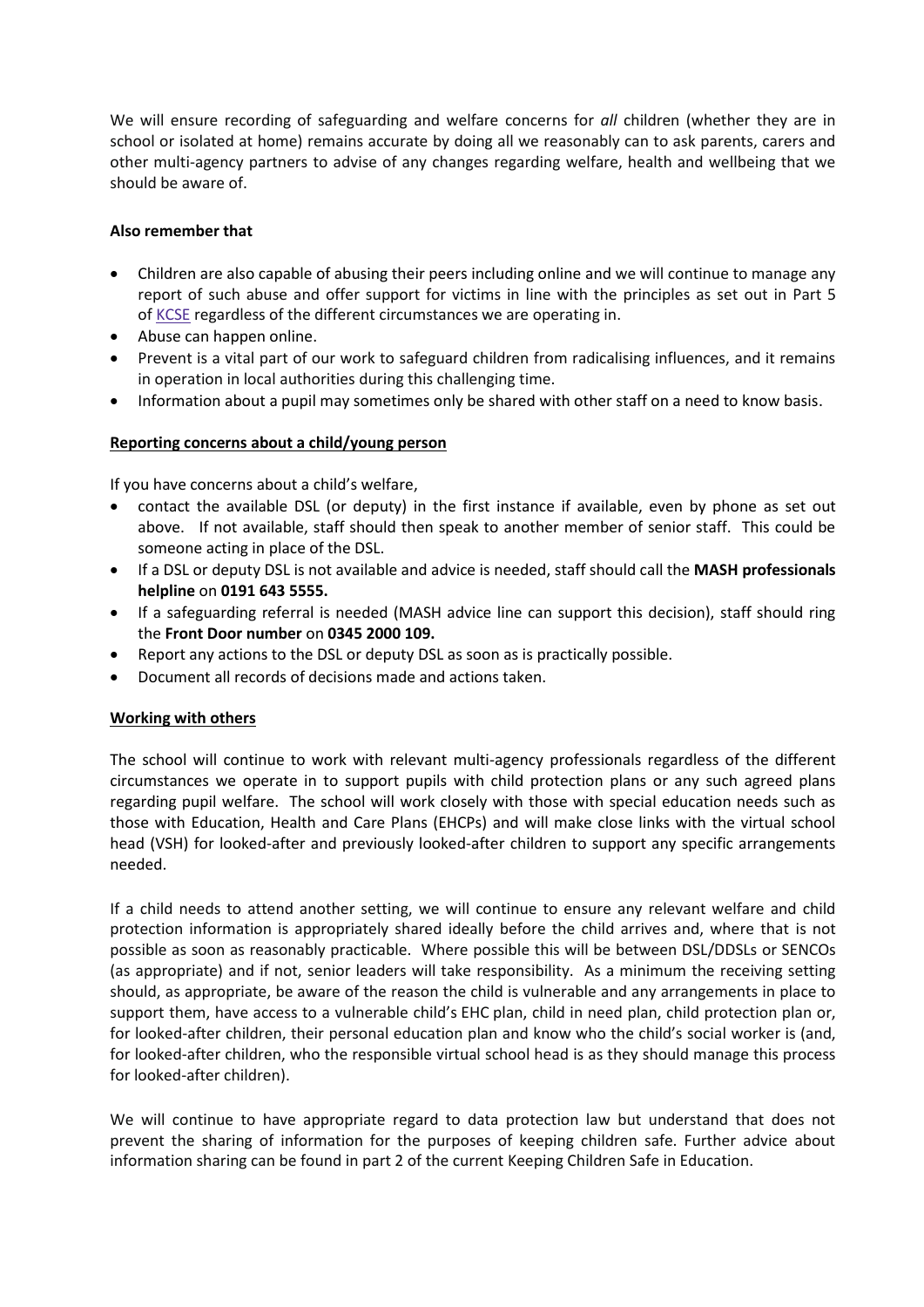Operation Encompass, a system which reports incidents of domestic violence to schools and Operation Endeavour, a system which reports incidents of missing children to schools will continue as normal but timings of the notifications to schools may vary slightly during periods of lockdown. As a school, we will consider these notifications for all children as usual but especially for children not currently in school to deem if the pupils involved are 'otherwise vulnerable' to decide if and what additional contact should be made in light of any new concerns.

### **Attendance**

We understand that school attendance is a protective factor in many ways for children and especially where there are safeguarding concerns. Vulnerable children attendance is expected, where it is appropriate for them (that is, where there are no shielding concerns for the child or their household, and/or following a risk assessment for children with an EHC plan), so that they can gain the educational and wellbeing benefits of attending.

We will continue to work with relevant multi-agency partners and families to support appropriate attendance and returns to school when necessary. For pupils with an EHC plan, additional information on risk assessments is available through the North Tyneside SEND support service who can be contacted on 0191 6438684.

#### **Supporting pupils not in school**

The DSL/DDSL will provide support to teachers and pastoral staff to ensure that contact is maintained with children (and their families) who are not in school. It is important that all staff who interact with children, including online, continue to look out for signs a child may be at risk. Any such concerns should be dealt with as per the child protection policy and where appropriate referrals should still be made. To safeguard staff, calls should be via the school phones and devices. All contact including phone contact and/or doorstep visits should be documented.

Almost all children defined as vulnerable will already have an allocated Children's Services Family Partner or Social Worker and in addition to support from school, they will have their welfare monitored by Children's Services during periods of lockdown and isolation.

We will encourage all pupils to return to school after periods of lockdown and isolation. In circumstances where a parent/carer is concerned about their child attending school, will explore the reasons for this directly with the parent/carer and talk through these anxieties with them, following the advice set out by Public Health England.

We will also continue to follow up with any parent or carer whose child has been expected to attend and doesn't. To support the above, we will take the opportunity when communicating with parents and carers to confirm emergency contact numbers are correct and ask for any additional emergency contact numbers where they are available.

#### **Code of conduct/staff behaviour policy**

All school staff should already be aware of the school code of conduct including the need to both understand and report all low level concerns in terms of staff behaviour in school. Please continue to apply these principles and discuss any potential modifications with the head teacher, DSL or deputy DSL prior to any change in practices.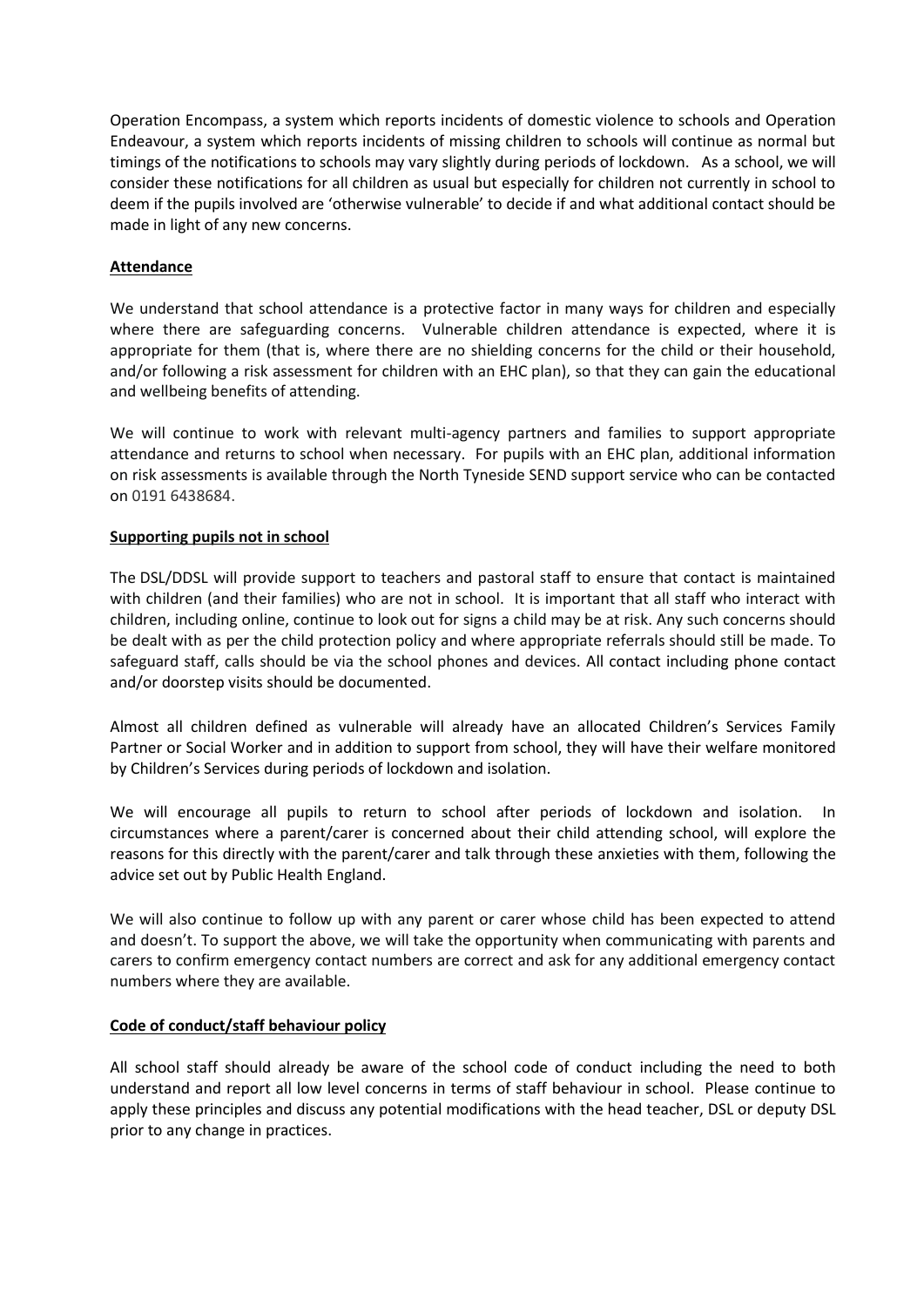Staff should always maintain appropriate professional boundaries, avoid behaviour which could be misinterpreted by others and report and record any such incident to the head teacher, DSL/DDSL.

We will update any visitors working in our school of our code of conduct and if you are working in a different setting, the DSL/DDSL should update you on their code of conduct as every school can have different safer working practices.

The Safer Recruitment Consortium who produce Guidance for Safer Working Practices have also developed an addendum to their main document. Both the original and the addendum are [available](https://www.saferrecruitmentconsortium.org/)  [here.](https://www.saferrecruitmentconsortium.org/)

Any remote contact or online teaching should follow the same principles as set out in the code of conduct and Acceptable Use Policy. School will ensure any use of online learning tools and systems are in line with privacy and data protection/GDPR requirements and safeguarding protocols.

#### **Whistleblowing**

If you have information that indicates that a staff member in school has engaged in unsafe or harmful behaviours, you have a duty to report this concern. This usually is reported to the Head Teacher. If at this time, they are not available, or if your concern is about the head teacher, contact the DSL/DDSL or you can report these concerns yourself to the Local Authority Designated Officer (LADO) who is contactable on the Front Door number 03452000109. You can also raise concerns with the NSPCC National Whistleblowing Helpline on 0800 028 0285 or Report Abuse in Education 0800 136 663.

#### **Online safety**

In compliance with the [Remote Education, Temporary Continuity Direction](https://assets.publishing.service.gov.uk/government/uploads/system/uploads/attachment_data/file/923539/Remote_Education_Temporary_Continuity_Direction_-__Explanatory_Note.pdf) , we will provide remote education to pupils who are unable to attend school because they are complying with government guidance or legislation around coronavirus (COVID-19). This may mean increased online risks involving pupils, their peers and staff in a variety of contexts. Any reported online contact that causes a concern will be dealt with by following the school's safeguarding procedures. As a school, we recognise that each individual scenario may need a tailored response to an online issue which may vary from contact with parents/carers, children's social care and/or the police. We have reviewed our Acceptable Use policy, IT policy and other associated policies (e.g. social media policy) at this time and have reminded staff about adhering to acceptable online conduct, use of devices, their virtual working environment, reporting and documenting issues and social media posts/profiles. As a school we have considered the advice issued from the local authority on *Safeguarding in Remote Learning* and follow the guidance [available here](https://www.gov.uk/guidance/safeguarding-and-remote-education-during-coronavirus-covid-19) which includes information and links on the following areas.

- Safeguarding pupils and teachers online
- Reporting concerns
- Communicating with parents, carers and pupils
- Virtual lessons and live streaming
- Providing pastoral care remotely
- Personal data and GDPR
- Acceptable Use

#### **Further guidance**

As a school, we will face unique challenges during this time. Where reasonably possible and where relevant, the DSL/DDSL will consider these challenges in a child protection context and reflect them in the child protection policy as appropriate. This may include but is not limited to the following.